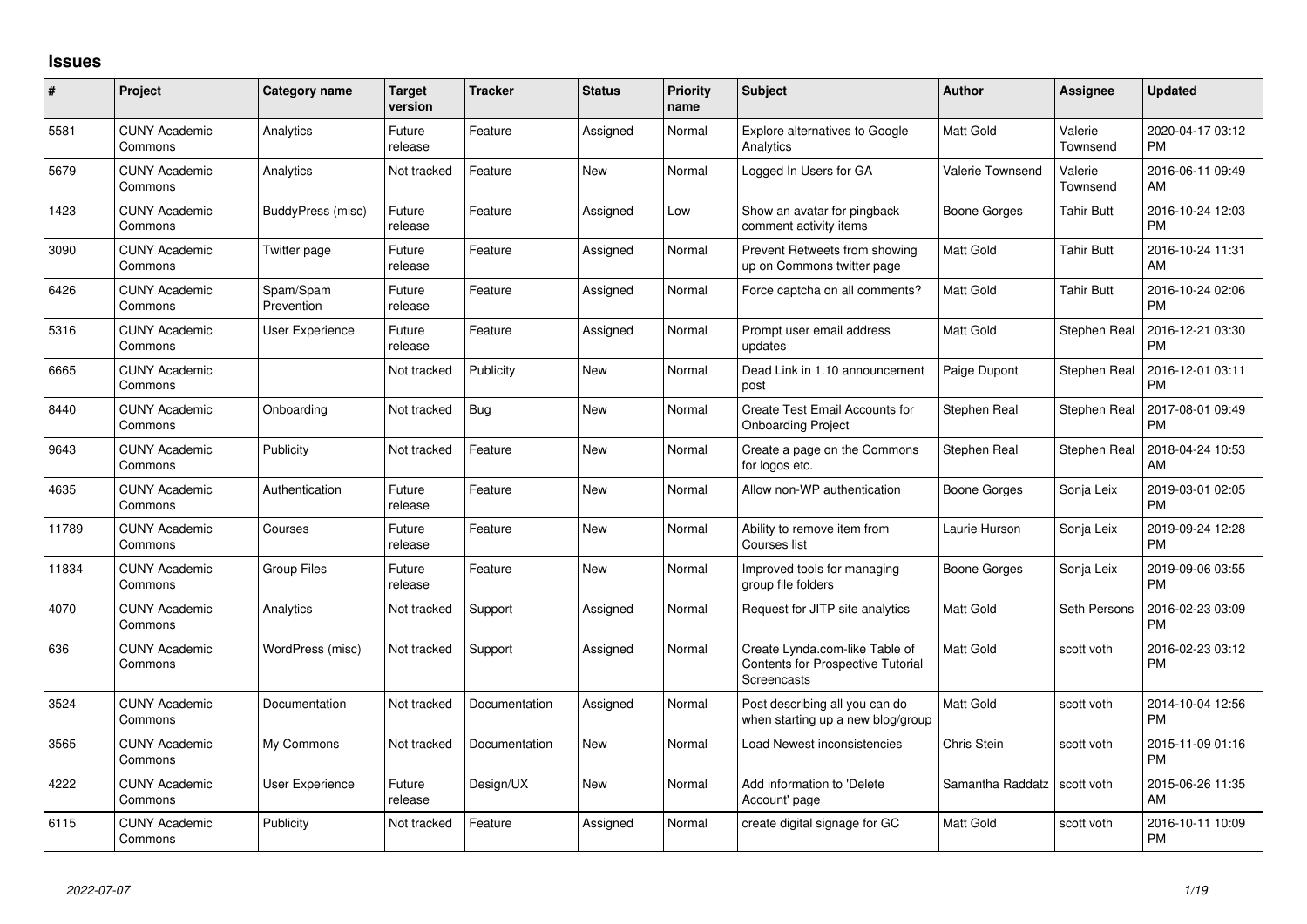| #     | <b>Project</b>                  | Category name               | <b>Target</b><br>version | <b>Tracker</b> | <b>Status</b>        | Priority<br>name | <b>Subject</b>                                                                                                                               | Author                 | <b>Assignee</b>     | <b>Updated</b>                |
|-------|---------------------------------|-----------------------------|--------------------------|----------------|----------------------|------------------|----------------------------------------------------------------------------------------------------------------------------------------------|------------------------|---------------------|-------------------------------|
| 9908  | <b>CUNY Academic</b><br>Commons |                             | Not tracked              | Feature        | <b>New</b>           | Normal           | Is it possible to send email<br>updates to users (or an email<br>address not on the list) for only a<br>single page AFTER being<br>prompted? | <b>Michael Shields</b> | scott voth          | 2018-06-11 01:34<br><b>PM</b> |
| 11883 | <b>CUNY Academic</b><br>Commons | Help/Codex                  | Not tracked              | Support        | <b>New</b>           | Normal           | Need Embedding Help Page<br>Update (Tableau)                                                                                                 | Anthony Wheeler        | scott voth          | 2019-09-24 08:49<br>AM        |
| 12247 | <b>CUNY Academic</b><br>Commons | Publicity                   | Not tracked              | Support        | <b>New</b>           | Normal           | <b>Screenshot of First Commons</b><br>Homepage                                                                                               | scott voth             | scott voth          | 2020-01-14 12:08<br><b>PM</b> |
| 14394 | <b>CUNY Academic</b><br>Commons |                             | Not tracked              | Feature        | <b>New</b>           | Normal           | Commons News Site - redesign                                                                                                                 | scott voth             | scott voth          | 2021-09-14 10:46<br>AM        |
| 14787 | <b>CUNY Academic</b><br>Commons | Plugin Packages             | Future<br>release        | Feature        | New                  | Normal           | Creating a "Design" plugin<br>package                                                                                                        | Laurie Hurson          | scott voth          | 2022-04-27 04:56<br><b>PM</b> |
| 2612  | <b>CUNY Academic</b><br>Commons |                             | Not tracked              | Publicity      | Assigned             | Normal           | Pinterest site for the Commons                                                                                                               | local admin            | Sarah<br>Morgano    | 2016-03-04 11:19<br>AM        |
| 3510  | <b>CUNY Academic</b><br>Commons | Publicity                   | 1.7                      | Publicity      | Assigned             | Normal           | Post on the News Blog re: 'My<br>Commons'                                                                                                    | Micki Kaufman          | Sarah<br>Morgano    | 2014-10-15 11:18<br>AM        |
| 3511  | <b>CUNY Academic</b><br>Commons | Publicity                   | 1.7                      | Publicity      | Assigned             | Normal           | Social media for 1.7                                                                                                                         | Micki Kaufman          | Sarah<br>Morgano    | 2014-10-14 03:32<br><b>PM</b> |
| 5826  | <b>CUNY Academic</b><br>Commons | <b>WordPress Plugins</b>    | Future<br>release        | Support        | Reporter<br>Feedback | Normal           | <b>Remove Subscription Options</b><br>plugin from directory                                                                                  | Sarah Morgano          | Sarah<br>Morgano    | 2016-10-21 04:14<br><b>PM</b> |
| 10439 | <b>CUNY Academic</b><br>Commons | Design                      | 2.1.0                    | Design/UX      | New                  | Normal           | <b>Create Style Guide for Commons</b>                                                                                                        | Sonja Leix             | Sara Cannon         | 2022-06-28 01:43<br><b>PM</b> |
| 10580 | <b>CUNY Academic</b><br>Commons | Information<br>Architecture | Future<br>release        | Design/UX      | <b>New</b>           | Normal           | Primary nav item review                                                                                                                      | <b>Boone Gorges</b>    | Sara Cannon         | 2022-06-28 01:29<br><b>PM</b> |
| 308   | <b>CUNY Academic</b><br>Commons | Registration                | Future<br>release        | Feature        | <b>New</b>           | Normal           | Group recommendations for<br>signup process                                                                                                  | <b>Boone Gorges</b>    | Samantha<br>Raddatz | 2015-11-09 05:07<br><b>PM</b> |
| 310   | <b>CUNY Academic</b><br>Commons | BuddyPress (misc)           | Future<br>release        | Feature        | Assigned             | Low              | <b>Friend Request Email</b>                                                                                                                  | <b>Matt Gold</b>       | Samantha<br>Raddatz | 2015-11-09 05:08<br><b>PM</b> |
| 481   | <b>CUNY Academic</b><br>Commons | Groups (misc)               | Future<br>release        | Feature        | Assigned             | Normal           | ability to archive inactive groups<br>and blogs                                                                                              | Michael Mandiberg      | Samantha<br>Raddatz | 2015-11-09 05:56<br><b>PM</b> |
| 653   | <b>CUNY Academic</b><br>Commons | <b>Group Blogs</b>          | Future<br>release        | Feature        | Assigned             | Normal           | Redesign Integration of Groups<br>and Blogs                                                                                                  | Matt Gold              | Samantha<br>Raddatz | 2015-11-09 05:40<br><b>PM</b> |
| 1105  | <b>CUNY Academic</b><br>Commons | WordPress (misc)            | Future<br>release        | Feature        | Assigned             | Normal           | Rephrase Blog Privacy Options                                                                                                                | Matt Gold              | Samantha<br>Raddatz | 2015-11-09 06:19<br><b>PM</b> |
| 1456  | <b>CUNY Academic</b><br>Commons | Group Invitations           | Future<br>release        | Feature        | Reporter<br>Feedback | Low              | Invite to Group Button from Profile<br>Field                                                                                                 | <b>Matt Gold</b>       | Samantha<br>Raddatz | 2015-11-09 05:59<br><b>PM</b> |
| 3458  | <b>CUNY Academic</b><br>Commons | Groups (misc)               | Future<br>release        | Feature        | Assigned             | Normal           | Filter Members of Group by<br>Campus                                                                                                         | Michael Smith          | Samantha<br>Raddatz | 2014-09-26 08:32<br><b>PM</b> |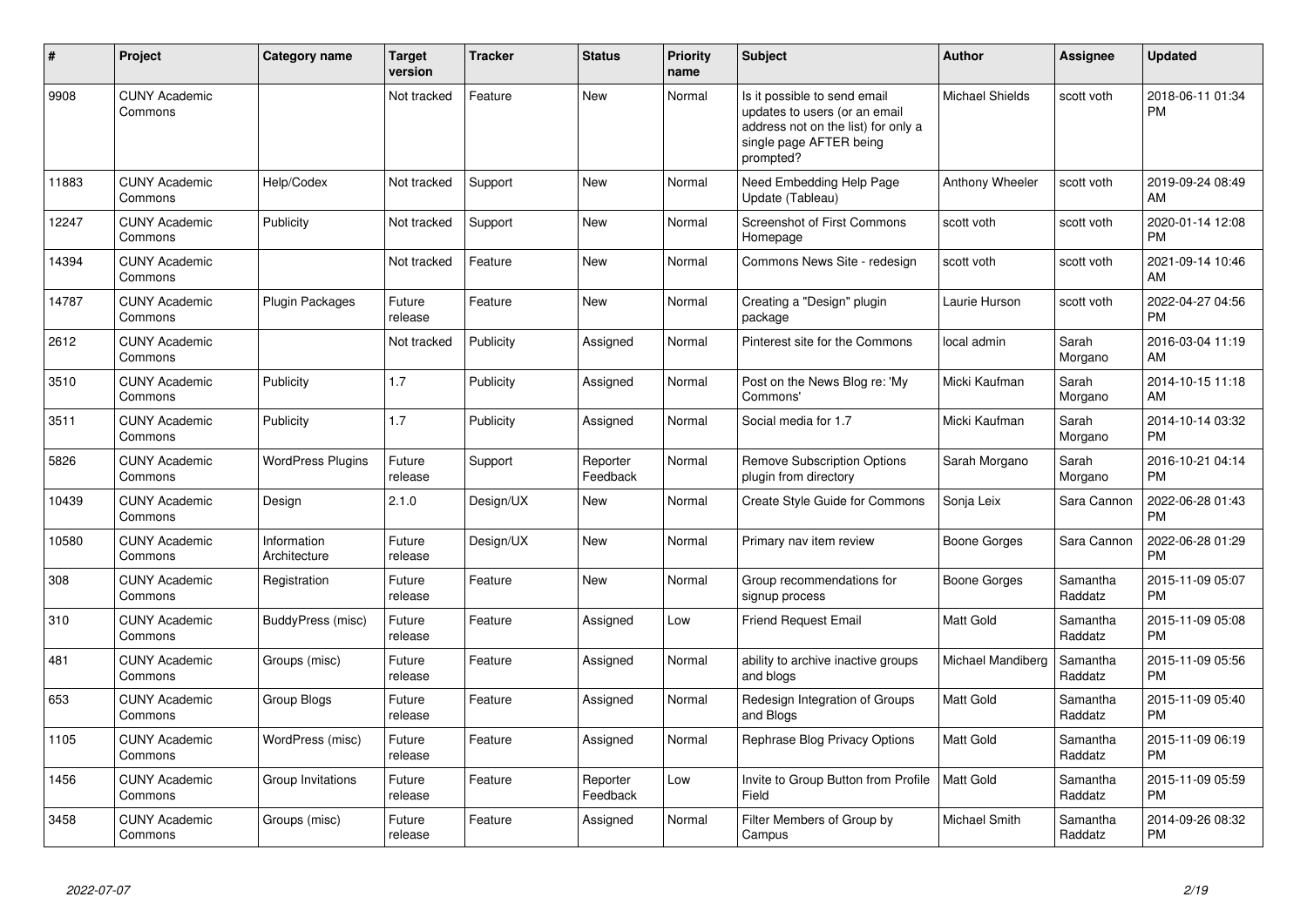| $\#$ | Project                         | Category name           | <b>Target</b><br>version | <b>Tracker</b> | <b>Status</b>        | <b>Priority</b><br>name | <b>Subject</b>                                                                                                                                        | <b>Author</b>           | Assignee            | <b>Updated</b>                |
|------|---------------------------------|-------------------------|--------------------------|----------------|----------------------|-------------------------|-------------------------------------------------------------------------------------------------------------------------------------------------------|-------------------------|---------------------|-------------------------------|
| 3473 | <b>CUNY Academic</b><br>Commons | <b>User Experience</b>  | Future<br>release        | Feature        | Assigned             | Normal                  | Commons profile: Add help info<br>about "Positions" replacing "title"                                                                                 | Keith Miyake            | Samantha<br>Raddatz | 2015-11-09 02:28<br><b>PM</b> |
| 4027 | <b>CUNY Academic</b><br>Commons | Commons In A Box        | Not tracked              | Design/UX      | Assigned             | Normal                  | Usability review of CBOX update<br>procedures                                                                                                         | <b>Matt Gold</b>        | Samantha<br>Raddatz | 2015-05-11 06:36<br><b>PM</b> |
| 4221 | <b>CUNY Academic</b><br>Commons | Group Forums            | Future<br>release        | Design/UX      | Assigned             | Normal                  | Add 'Number of Posts' display<br>option to Forum page                                                                                                 | Samantha Raddatz        | Samantha<br>Raddatz | 2015-06-26 02:21<br><b>PM</b> |
| 4226 | <b>CUNY Academic</b><br>Commons | <b>BuddyPress Docs</b>  | Future<br>release        | Design/UX      | New                  | Normal                  | Add option to connect a Doc with a<br>Group                                                                                                           | Samantha Raddatz        | Samantha<br>Raddatz | 2015-09-09 04:08<br><b>PM</b> |
| 4235 | <b>CUNY Academic</b><br>Commons |                         | Not tracked              | Design/UX      | Assigned             | Normal                  | Explore user experience around<br>comments on forum topics vs docs                                                                                    | <b>Matt Gold</b>        | Samantha<br>Raddatz | 2015-07-21 10:23<br>AM        |
| 4253 | <b>CUNY Academic</b><br>Commons | <b>Public Portfolio</b> | Future<br>release        | Design/UX      | New                  | Normal                  | Encourage users to add portfolio<br>content                                                                                                           | Samantha Raddatz        | Samantha<br>Raddatz | 2015-07-07 11:32<br>AM        |
| 4404 | <b>CUNY Academic</b><br>Commons | <b>Public Portfolio</b> | Future<br>release        | Design/UX      | Assigned             | Normal                  | Change color of permissions info<br>on portfolio editing interface                                                                                    | <b>Matt Gold</b>        | Samantha<br>Raddatz | 2015-08-11 05:28<br><b>PM</b> |
| 4622 | <b>CUNY Academic</b><br>Commons | <b>Public Portfolio</b> | Future<br>release        | Design/UX      | <b>New</b>           | Normal                  | <b>Profile Visibility Settings</b>                                                                                                                    | Samantha Raddatz        | Samantha<br>Raddatz | 2015-09-21 12:18<br><b>PM</b> |
| 4661 | <b>CUNY Academic</b><br>Commons | <b>User Experience</b>  | Future<br>release        | Bug            | Assigned             | Normal                  | <b>Simplify Events text</b>                                                                                                                           | <b>Matt Gold</b>        | Samantha<br>Raddatz | 2015-10-02 09:06<br><b>PM</b> |
| 4986 | <b>CUNY Academic</b><br>Commons | ZenDesk                 | Not tracked              | Support        | Assigned             | Normal                  | Prepare documentation for<br>Zendesk re web widget                                                                                                    | Matt Gold               | Samantha<br>Raddatz | 2016-02-25 03:09<br><b>PM</b> |
| 5050 | <b>CUNY Academic</b><br>Commons | Social Paper            | Future<br>release        | Feature        | New                  | Low                     | Making comments visible in SP<br>editing mode (SP suggestion #1)                                                                                      | Marilyn Weber           | Samantha<br>Raddatz | 2019-09-17 11:10<br><b>PM</b> |
| 5053 | <b>CUNY Academic</b><br>Commons | Social Paper            | Future<br>release        | Feature        | <b>New</b>           | Low                     | Scrollable menu to add readers<br>(SP suggestion #4)                                                                                                  | Marilyn Weber           | Samantha<br>Raddatz | 2016-04-21 05:21<br><b>PM</b> |
| 5058 | <b>CUNY Academic</b><br>Commons | Social Paper            | Future<br>release        | Feature        | <b>New</b>           | Low                     | Can there be a clearer signal that<br>even when comments have<br>already been made you add<br>comments by clicking on the side?<br>(SP suggestion #5) | Marilyn Weber           | Samantha<br>Raddatz | 2016-02-11 10:24<br><b>PM</b> |
| 5183 | <b>CUNY Academic</b><br>Commons | Social Paper            | Future<br>release        | Design/UX      | <b>New</b>           | Normal                  | Creating a new paper when<br>viewing an existing paper                                                                                                | Raffi<br>Khatchadourian | Samantha<br>Raddatz | 2016-02-02 12:09<br><b>PM</b> |
| 5225 | <b>CUNY Academic</b><br>Commons | Registration            | Future<br>release        | Feature        | Assigned             | Normal                  | On-boarding Issues                                                                                                                                    | Luke Waltzer            | Samantha<br>Raddatz | 2016-02-12 02:58<br><b>PM</b> |
| 5298 | <b>CUNY Academic</b><br>Commons |                         | Not tracked              | Publicity      | <b>New</b>           | Normal                  | Survey Pop-Up Text                                                                                                                                    | Samantha Raddatz        | Samantha<br>Raddatz | 2016-03-22 12:27<br><b>PM</b> |
| 5317 | <b>CUNY Academic</b><br>Commons | Group Blogs             | Not tracked              | Bug            | Reporter<br>Feedback | Normal                  | Notifications of New Post Didn't<br>Come                                                                                                              | Luke Waltzer            | Samantha<br>Raddatz | 2016-03-21 10:41<br><b>PM</b> |
| 5397 | <b>CUNY Academic</b><br>Commons | Social Paper            | Future<br>release        | Feature        | <b>New</b>           | Normal                  | frustrating to have to<br>enable/disable in SP                                                                                                        | Marilyn Weber           | Samantha<br>Raddatz | 2016-04-20 03:39<br><b>PM</b> |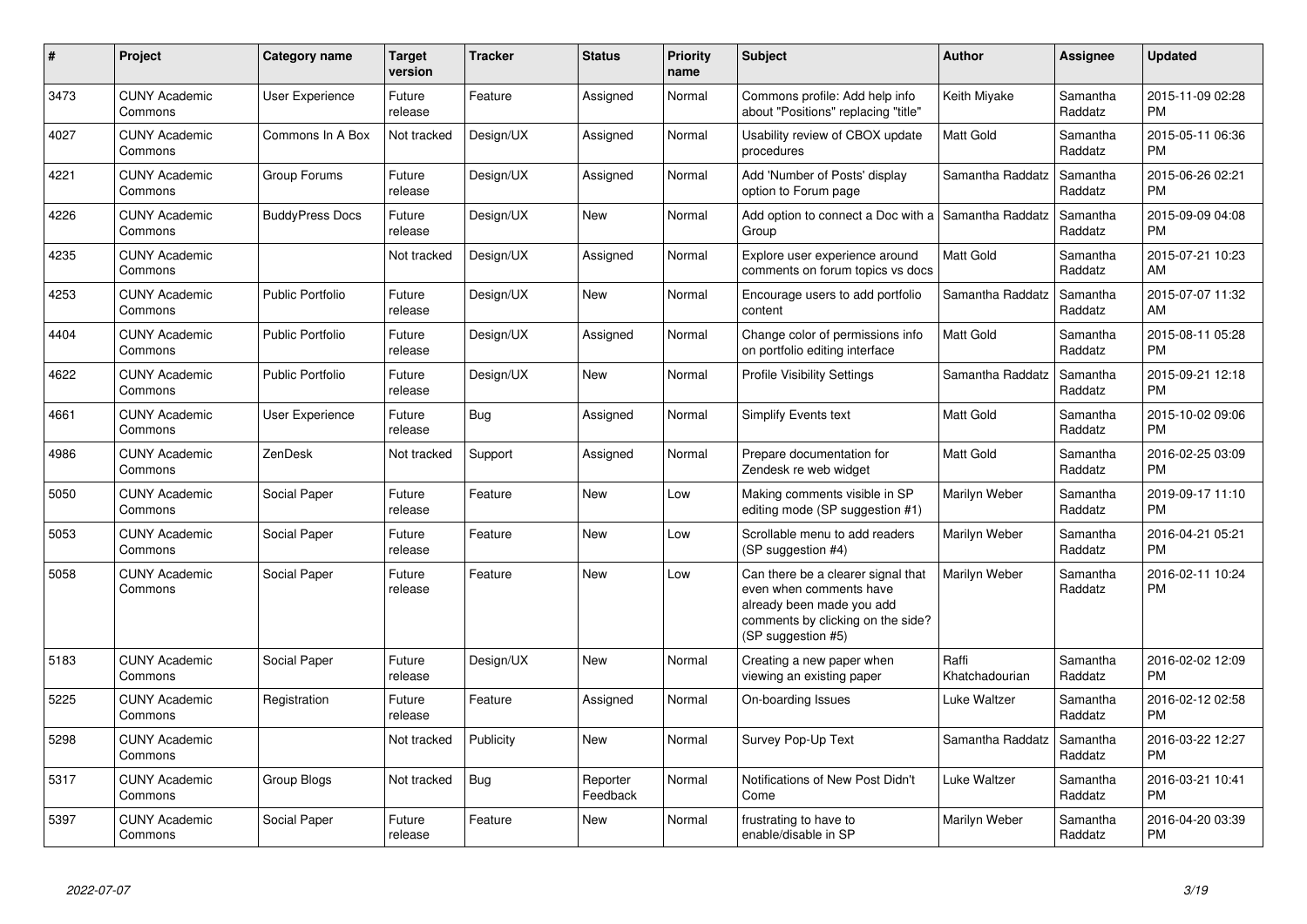| #    | Project                         | <b>Category name</b>       | <b>Target</b><br>version | <b>Tracker</b> | <b>Status</b>        | <b>Priority</b><br>name | Subject                                                                       | Author                  | <b>Assignee</b> | <b>Updated</b>                |
|------|---------------------------------|----------------------------|--------------------------|----------------|----------------------|-------------------------|-------------------------------------------------------------------------------|-------------------------|-----------------|-------------------------------|
| 497  | <b>CUNY Academic</b><br>Commons | <b>WordPress Plugins</b>   | Future<br>release        | Feature        | Assigned             | Normal                  | Drag and Drop Ordering on<br>Gallery Post Plugin                              | <b>Matt Gold</b>        | Ron Rennick     | 2015-11-09 06:18<br><b>PM</b> |
| 333  | <b>CUNY Academic</b><br>Commons | <b>Email Notifications</b> | Future<br>release        | Feature        | Assigned             | Low                     | Delay Forum Notification Email<br>Delivery Until After Editing Period<br>Ends | Matt Gold               | Raymond<br>Hoh  | 2015-11-09 06:01<br><b>PM</b> |
| 1192 | <b>CUNY Academic</b><br>Commons | <b>Group Files</b>         | Future<br>release        | Feature        | Assigned             | Low                     | When posting group files, allow<br>users to add a category without<br>saving  | Matt Gold               | Raymond<br>Hoh  | 2015-11-09 05:53<br><b>PM</b> |
| 2571 | <b>NYCDH Community</b><br>Site  |                            |                          | Feature        | Assigned             | Normal                  | Add Google custom search box to<br>homepage                                   | <b>Mark Newton</b>      | Raymond<br>Hoh  | 2013-05-18 07:49<br><b>PM</b> |
| 2574 | <b>NYCDH Community</b><br>Site  |                            |                          | Feature        | Assigned             | Normal                  | Add Way to Upload Files to<br>Groups                                          | <b>Mark Newton</b>      | Raymond<br>Hoh  | 2013-05-18 07:46<br><b>PM</b> |
| 3192 | <b>CUNY Academic</b><br>Commons | Group Forums               | Future<br>release        | Feature        | Assigned             | Normal                  | Customizable forum views for<br>bbPress 2.x group forums                      | Boone Gorges            | Raymond<br>Hoh  | 2015-11-09 12:47<br><b>PM</b> |
| 3369 | <b>CUNY Academic</b><br>Commons | Reply By Email             | Not tracked              | Outreach       | Hold                 | Normal                  | Release reply by email to WP<br>plugin directory                              | <b>Matt Gold</b>        | Raymond<br>Hoh  | 2016-03-01 12:46<br><b>PM</b> |
| 3492 | <b>CUNY Academic</b><br>Commons | <b>WordPress Themes</b>    | Future<br>release        | Support        | Assigned             | Normal                  | Add CBOX theme to the<br>Commons                                              | scott voth              | Raymond<br>Hoh  | 2014-10-08 05:55<br><b>PM</b> |
| 3517 | <b>CUNY Academic</b><br>Commons | My Commons                 | Future<br>release        | Feature        | Assigned             | Normal                  | Mute/Unmute My Commons<br>updates                                             | <b>Matt Gold</b>        | Raymond<br>Hoh  | 2015-11-09 01:19<br><b>PM</b> |
| 3536 | <b>CUNY Academic</b><br>Commons | My Commons                 | Future<br>release        | Feature        | Assigned             | Normal                  | Infinite Scroll on My Commons<br>page                                         | <b>Matt Gold</b>        | Raymond<br>Hoh  | 2015-04-13 04:42<br><b>PM</b> |
| 3577 | <b>CUNY Academic</b><br>Commons | My Commons                 | Future<br>release        | Design/UX      | Assigned             | Normal                  | Replies to items in My Commons                                                | Matt Gold               | Raymond<br>Hoh  | 2015-04-09 05:19<br><b>PM</b> |
| 3662 | <b>CUNY Academic</b><br>Commons | <b>SEO</b>                 | Future<br>release        | Feature        | Assigned             | Normal                  | Duplicate Content/SEO/Google<br>issues                                        | <b>Matt Gold</b>        | Raymond<br>Hoh  | 2015-04-13 04:37<br><b>PM</b> |
| 3939 | <b>CUNY Academic</b><br>Commons | <b>WordPress Plugins</b>   | Future<br>release        | Bug            | Hold                 | Normal                  | Activity stream support for<br>Co-Authors Plus plugin                         | Raymond Hoh             | Raymond<br>Hoh  | 2015-11-09 06:13<br><b>PM</b> |
| 4388 | <b>CUNY Academic</b><br>Commons | WordPress (misc)           | Future<br>release        | <b>Bug</b>     | Assigned             | Normal                  | Repeated request for<br>authentication.                                       | Alice.Lynn<br>McMichael | Raymond<br>Hoh  | 2015-08-11 07:35<br><b>PM</b> |
| 4535 | <b>CUNY Academic</b><br>Commons | My Commons                 | Future<br>release        | Bug            | New                  | Low                     | My Commons filter issue                                                       | scott voth              | Raymond<br>Hoh  | 2015-09-01 11:17<br>AM        |
| 5016 | <b>CUNY Academic</b><br>Commons | Events                     | Future<br>release        | Feature        | Assigned             | Low                     | Allow comments to be posted on<br>events                                      | Matt Gold               | Raymond<br>Hoh  | 2019-03-01 02:23<br>PM        |
| 5282 | <b>CUNY Academic</b><br>Commons | Social Paper               | Future<br>release        | Bug            | New                  | Normal                  | Replying via email directs to paper<br>but not individual comment.            | Marilyn Weber           | Raymond<br>Hoh  | 2016-03-02 01:48<br>PM        |
| 5691 | <b>CUNY Academic</b><br>Commons | <b>Blogs (BuddyPress)</b>  | Future<br>release        | <b>Bug</b>     | Assigned             | High                    | Differing numbers on Sites display                                            | Matt Gold               | Raymond<br>Hoh  | 2016-06-13 01:37<br><b>PM</b> |
| 6644 | <b>CUNY Academic</b><br>Commons |                            | Not tracked              | Bug            | Reporter<br>Feedback | High                    | White Screen at Login Pge                                                     | Luke Waltzer            | Raymond<br>Hoh  | 2016-11-21 10:34<br><b>PM</b> |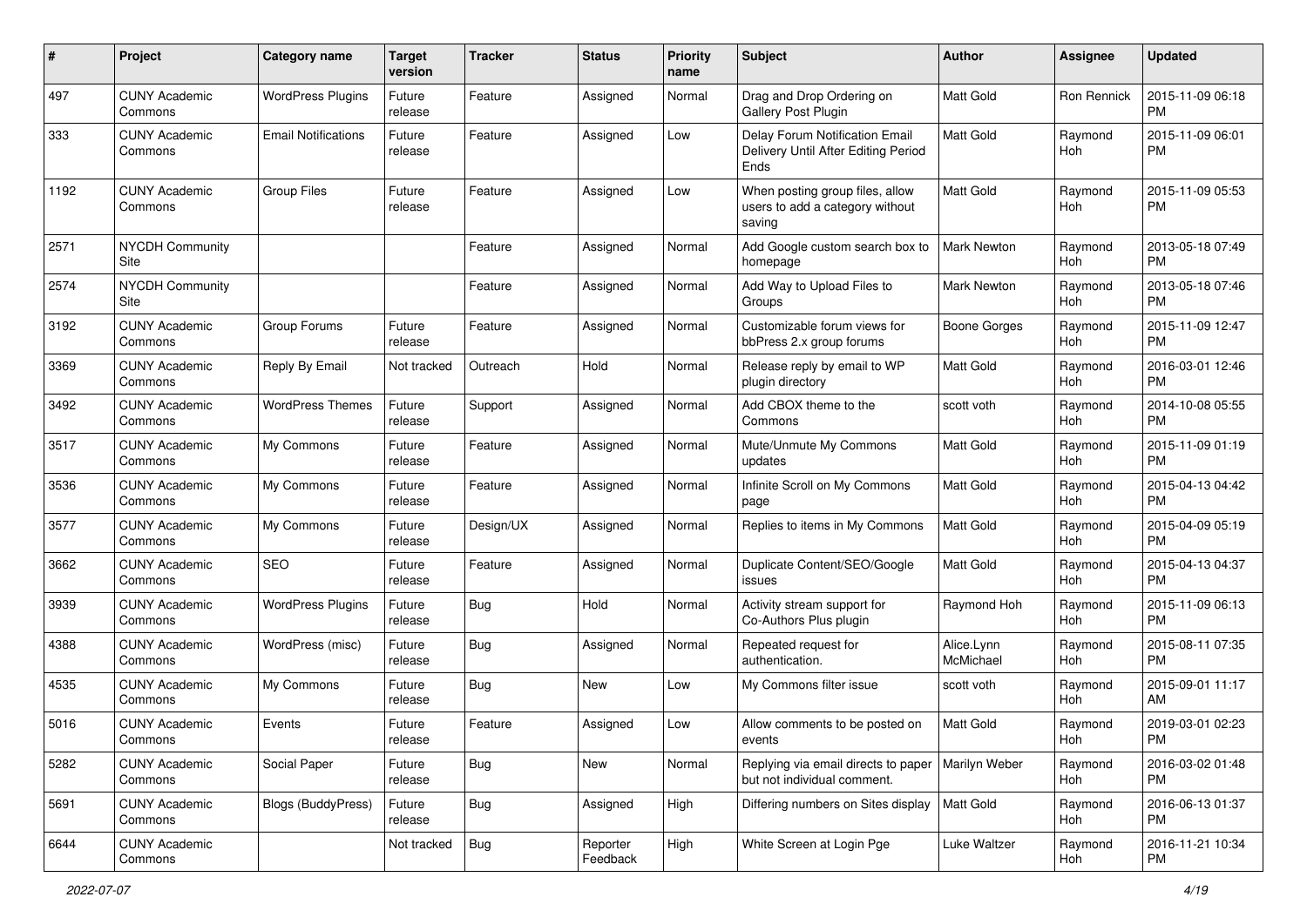| #     | <b>Project</b>                  | <b>Category name</b>       | <b>Target</b><br>version | <b>Tracker</b> | <b>Status</b>        | <b>Priority</b><br>name | <b>Subject</b>                                                   | <b>Author</b>       | <b>Assignee</b> | <b>Updated</b>                |
|-------|---------------------------------|----------------------------|--------------------------|----------------|----------------------|-------------------------|------------------------------------------------------------------|---------------------|-----------------|-------------------------------|
| 6671  | <b>CUNY Academic</b><br>Commons | Reply By Email             | Not tracked              | <b>Bug</b>     | Assigned             | Normal                  | "Post too often" RBE error<br>message                            | <b>Matt Gold</b>    | Raymond<br>Hoh  | 2016-11-11 09:55<br>AM        |
| 6749  | <b>CUNY Academic</b><br>Commons | Events                     | Future<br>release        | Bug            | New                  | Low                     | BPEO iCal request can trigger<br>very large number of DB queries | Boone Gorges        | Raymond<br>Hoh  | 2016-11-15 10:09<br><b>PM</b> |
| 6995  | <b>CUNY Academic</b><br>Commons | Home Page                  | Not tracked              | Bug            | Assigned             | Normal                  | member filter on homepage not<br>working                         | <b>Matt Gold</b>    | Raymond<br>Hoh  | 2016-12-11 09:46<br><b>PM</b> |
| 7115  | <b>CUNY Academic</b><br>Commons | Groups (misc)              | Future<br>release        | Feature        | Reporter<br>Feedback | Normal                  | make licensing info clear during<br>group creation               | <b>Matt Gold</b>    | Raymond<br>Hoh  | 2020-12-08 11:32<br>AM        |
| 7928  | <b>CUNY Academic</b><br>Commons | Group Forums               | Not tracked              | Bug            | <b>New</b>           | Normal                  | Duplicate Forum post                                             | <b>Luke Waltzer</b> | Raymond<br>Hoh  | 2017-04-11 09:27<br><b>PM</b> |
| 8976  | <b>CUNY Academic</b><br>Commons | Reply By Email             | Not tracked              | Feature        | Assigned             | Normal                  | Package RBE new topics posting?                                  | <b>Matt Gold</b>    | Raymond<br>Hoh  | 2017-12-04 02:34<br><b>PM</b> |
| 8991  | <b>CUNY Academic</b><br>Commons | Reply By Email             | Not tracked              | <b>Bug</b>     | Hold                 | Normal                  | RBE duplicate email message<br>issue                             | <b>Matt Gold</b>    | Raymond<br>Hoh  | 2018-02-18 08:53<br><b>PM</b> |
| 8992  | <b>NYCDH Community</b><br>Site  |                            |                          | Bug            | Assigned             | Normal                  | Multiple RBE error reports                                       | <b>Matt Gold</b>    | Raymond<br>Hoh  | 2017-12-11 05:43<br><b>PM</b> |
| 9060  | <b>CUNY Academic</b><br>Commons | Commons In A Box           | Not tracked              | Bug            | Hold                 | Normal                  | Problems with CBox image library<br>/ upload                     | Lisa Rhody          | Raymond<br>Hoh  | 2018-01-10 03:26<br><b>PM</b> |
| 9346  | <b>CUNY Academic</b><br>Commons | WordPress (misc)           | Not tracked              | Bug            | <b>New</b>           | Normal                  | Clone cetls.bmcc.cuny.edu for<br>development                     | Owen Roberts        | Raymond<br>Hoh  | 2018-03-06 05:35<br><b>PM</b> |
| 9729  | <b>CUNY Academic</b><br>Commons | <b>SEO</b>                 | Not tracked              | Support        | New                  | Normal                  | 503 Errors showing on<br>newlaborforum.cuny.edu                  | Diane Krauthamer    | Raymond<br>Hoh  | 2018-05-22 04:48<br><b>PM</b> |
| 10262 | <b>CUNY Academic</b><br>Commons |                            | Not tracked              | <b>Bug</b>     | Reporter<br>Feedback | Normal                  | Newsletter Plugin: Broken Image<br>at Bottom of All Newsletters  | Mark Webb           | Raymond<br>Hoh  | 2018-08-30 05:17<br><b>PM</b> |
| 10659 | <b>CUNY Academic</b><br>Commons | Group Forums               | Future<br>release        | Feature        | Assigned             | Normal                  | Post to multiple groups via email                                | <b>Matt Gold</b>    | Raymond<br>Hoh  | 2018-11-15 12:54<br>AM        |
| 11149 | <b>CUNY Academic</b><br>Commons |                            | Not tracked              | Support        | Reporter<br>Feedback | Normal                  | comments getting blocked                                         | Marilyn Weber       | Raymond<br>Hoh  | 2019-03-26 11:40<br>AM        |
| 11243 | <b>CUNY Academic</b><br>Commons | BuddyPress (misc)          | Future<br>release        | Bug            | New                  | Normal                  | Audit bp-custom.php                                              | Raymond Hoh         | Raymond<br>Hoh  | 2022-04-26 11:59<br>AM        |
| 11624 | <b>CUNY Academic</b><br>Commons | WordPress (misc)           | Not tracked              | Support        | New                  | Normal                  | Change pages into posts or swap<br>database for a Commons site?  | Stephen Klein       | Raymond<br>Hoh  | 2019-07-09 11:04<br>AM        |
| 11649 | <b>CUNY Academic</b><br>Commons | <b>WordPress Plugins</b>   | 2.0.3                    | Bug            | In Progress          | Normal                  | CC license displayed on every<br>page                            | Gina Cherry         | Raymond<br>Hoh  | 2022-06-29 11:32<br>AM        |
| 11971 | <b>CUNY Academic</b><br>Commons | <b>Email Notifications</b> | Future<br>release        | Bug            | Reporter<br>Feedback | Low                     | Pictures obscured in emailed post<br>notifications               | Marilyn Weber       | Raymond<br>Hoh  | 2019-11-21 01:14<br><b>PM</b> |
| 12004 | <b>CUNY Academic</b><br>Commons |                            | Not tracked              | Support        | Reporter<br>Feedback | Normal                  | Notifications for spam blog<br>comments                          | Gina Cherry         | Raymond<br>Hoh  | 2019-11-01 12:05<br><b>PM</b> |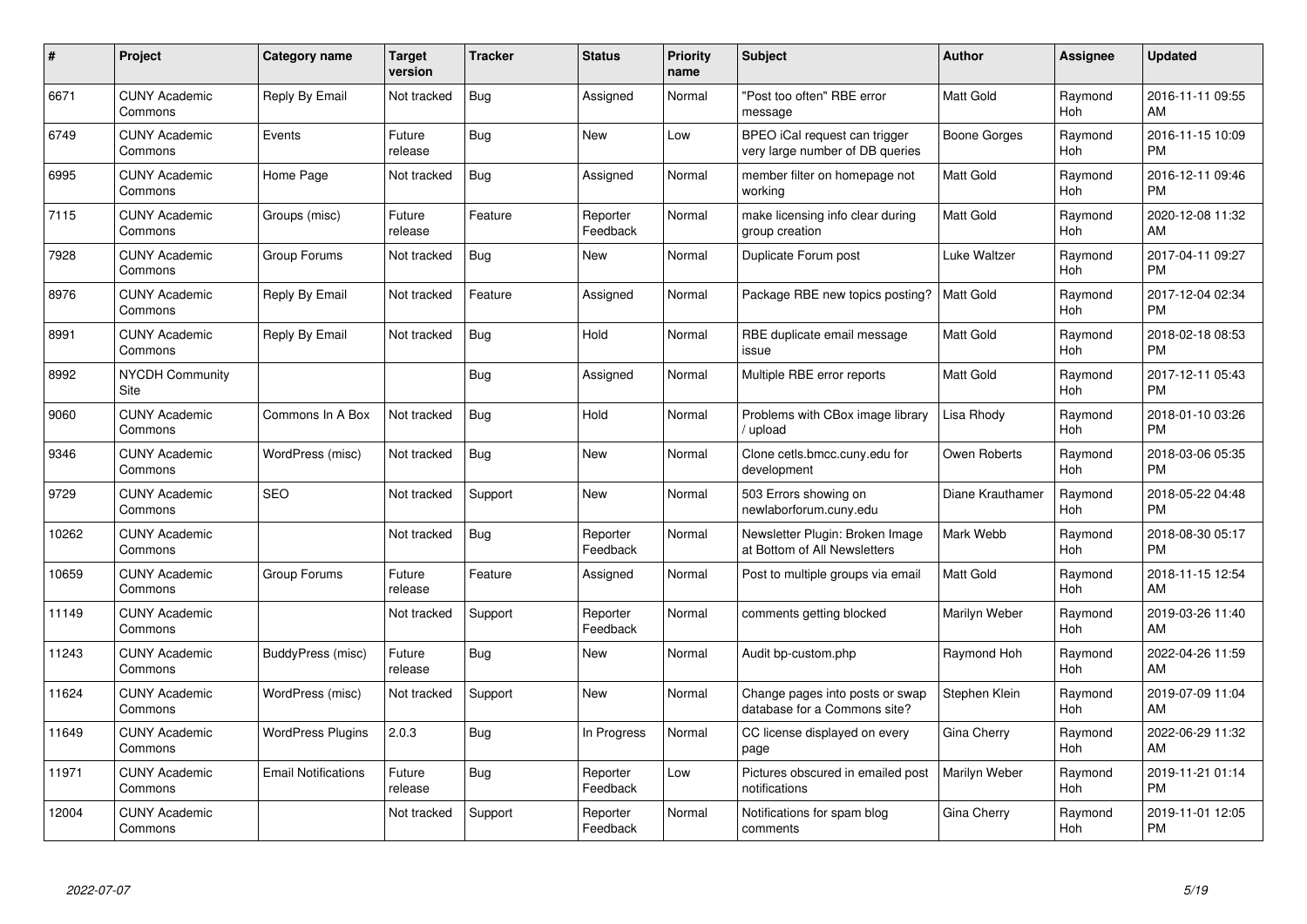| #     | Project                         | Category name            | <b>Target</b><br>version | <b>Tracker</b> | <b>Status</b>        | <b>Priority</b><br>name | <b>Subject</b>                                                                       | <b>Author</b>           | Assignee           | <b>Updated</b>                |
|-------|---------------------------------|--------------------------|--------------------------|----------------|----------------------|-------------------------|--------------------------------------------------------------------------------------|-------------------------|--------------------|-------------------------------|
| 12741 | <b>CUNY Academic</b><br>Commons | <b>WordPress Plugins</b> | Not tracked              | Support        | Reporter<br>Feedback | Normal                  | Tableau Public Viz Block                                                             | Marilyn Weber           | Raymond<br>Hoh     | 2020-05-12 11:00<br>AM        |
| 13286 | <b>CUNY Academic</b><br>Commons |                          | Not tracked              | Support        | New                  | Normal                  | problem connecting with<br>WordPress app                                             | Marilyn Weber           | Raymond<br>Hoh     | 2020-09-08 11:16<br>AM        |
| 13328 | <b>CUNY Academic</b><br>Commons | Group Forums             | Not tracked              | Bug            | Reporter<br>Feedback | Normal                  | cross-posting in two related<br>groups                                               | Marilyn Weber           | Raymond<br>Hoh     | 2020-09-15 10:39<br><b>PM</b> |
| 13358 | <b>CUNY Academic</b><br>Commons | Group Forums             | Future<br>release        | Feature        | New                  | Normal                  | Improved UI for group forum<br>threading settings                                    | <b>Boone Gorges</b>     | Raymond<br>Hoh     | 2021-11-19 12:27<br><b>PM</b> |
| 13430 | <b>CUNY Academic</b><br>Commons | Reply By Email           | Not tracked              | <b>Bug</b>     | <b>New</b>           | Normal                  | Delay in RBE                                                                         | Luke Waltzer            | Raymond<br>Hoh     | 2020-10-13 11:16<br>AM        |
| 13457 | <b>CUNY Academic</b><br>Commons | Group Forums             | 2.0.3                    | Bug            | <b>New</b>           | High                    | Forum post not sending<br>notifications                                              | Filipa Calado           | Raymond<br>Hoh     | 2022-06-29 11:32<br>AM        |
| 13946 | <b>CUNY Academic</b><br>Commons | <b>WordPress Plugins</b> | 2.1.0                    | Support        | Assigned             | Normal                  | <b>Custom Embed handler For</b><br>OneDrive files                                    | scott voth              | Raymond<br>Hoh     | 2022-05-26 10:46<br>AM        |
| 14496 | <b>CUNY Academic</b><br>Commons | Domain Mapping           | Future<br>release        | <b>Bug</b>     | <b>New</b>           | Normal                  | Mapped domain SSO uses<br>third-party cookies                                        | Raymond Hoh             | Raymond<br>Hoh     | 2021-05-24 04:03<br><b>PM</b> |
| 14983 | <b>CUNY Academic</b><br>Commons | WordPress (misc)         | Not tracked              | Support        | Reporter<br>Feedback | Normal                  | "Read More" tag not working                                                          | Rebecca Krisel          | Raymond<br>Hoh     | 2021-11-23 01:17<br><b>PM</b> |
| 14994 | <b>CUNY Academic</b><br>Commons | cdev.gc.cuny.edu         | Not tracked              | Support        | In Progress          | Normal                  | Clear Cache on CDEV                                                                  | scott voth              | Raymond<br>Hoh     | 2021-12-07 03:51<br><b>PM</b> |
| 15516 | <b>CUNY Academic</b><br>Commons | <b>WordPress Plugins</b> |                          | Bug            | Reporter<br>Feedback | Normal                  | Can't publish or save draft of post<br>on wordpress.com                              | Raffi<br>Khatchadourian | Raymond<br>Hoh     | 2022-03-02 05:52<br><b>PM</b> |
| 16110 | <b>CUNY Academic</b><br>Commons |                          |                          | Support        | Reporter<br>Feedback | Normal                  | remove Creative Commons<br>license from pages?                                       | Marilyn Weber           | Raymond<br>Hoh     | 2022-05-17 06:11<br><b>PM</b> |
| 16177 | <b>CUNY Academic</b><br>Commons | Reply By Email           |                          | <b>Bug</b>     | New                  | Normal                  | Switch to Inbound mode for RBE                                                       | Raymond Hoh             | Raymond<br>Hoh     | 2022-05-30 04:32<br><b>PM</b> |
| 16245 | <b>CUNY Academic</b><br>Commons | WordPress (misc)         |                          | <b>Bug</b>     | Reporter<br>Feedback | Normal                  | Save Button missing on<br>WordPress Profile page                                     | scott voth              | Raymond<br>Hoh     | 2022-06-16 03:09<br><b>PM</b> |
| 16319 | <b>CUNY Academic</b><br>Commons | <b>WordPress Plugins</b> | 2.0.3                    | Bug            | New                  | Normal                  | <b>Request for Events Calendar Pro</b><br>5.14.2 update                              | Raymond Hoh             | Raymond<br>Hoh     | 2022-07-01 04:16<br><b>PM</b> |
| 11393 | <b>CUNY Academic</b><br>Commons |                          | Not tracked              | Publicity      | New                  | Normal                  | After 1.15 release, ceate a hero<br>slide and post about adding a site<br>to a group | scott voth              | Patrick<br>Sweeney | 2019-05-14 10:32<br>AM        |
| 6392  | <b>CUNY Academic</b><br>Commons | Group Forums             | Future<br>release        | Design/UX      | Assigned             | Low                     | <b>Composition/Preview Panes in</b><br>Forum Posts                                   | Luke Waltzer            | Paige Dupont       | 2016-10-21 04:26<br><b>PM</b> |
| 7624  | <b>CUNY Academic</b><br>Commons | BuddyPress (misc)        | Future<br>release        | Design/UX      | New                  | Normal                  | <b>BP</b> Notifications                                                              | Luke Waltzer            | Paige Dupont       | 2017-02-08 10:43<br><b>PM</b> |
| 3506  | <b>CUNY Academic</b><br>Commons | Publicity                | 1.7                      | Publicity      | <b>New</b>           | Normal                  | Prepare 1.7 email messaging                                                          | Micki Kaufman           | Micki<br>Kaufman   | 2014-10-01 12:36<br><b>PM</b> |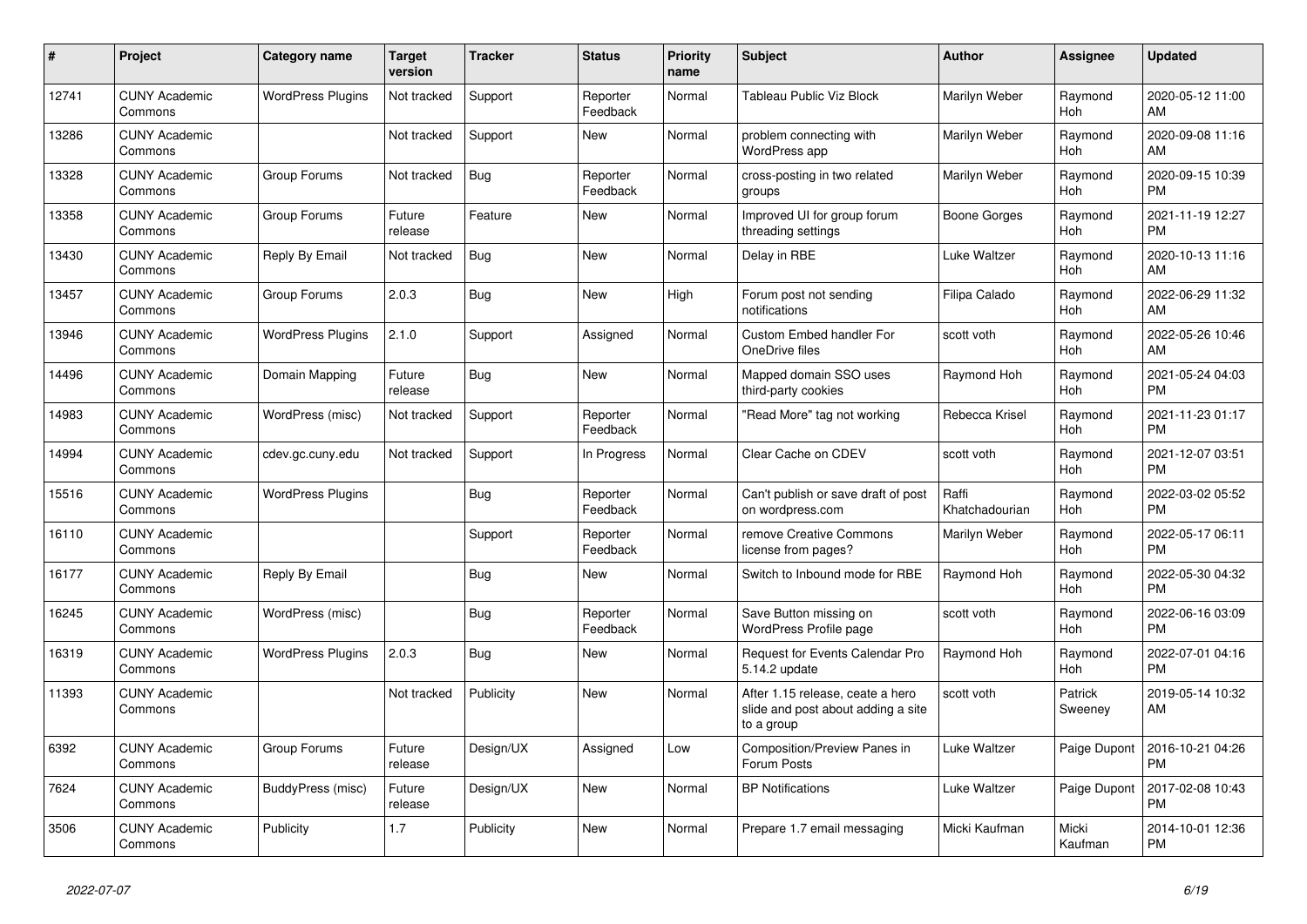| $\#$  | Project                         | Category name            | <b>Target</b><br>version | <b>Tracker</b> | <b>Status</b>        | <b>Priority</b><br>name | <b>Subject</b>                                                                        | <b>Author</b>           | Assignee             | <b>Updated</b>                |
|-------|---------------------------------|--------------------------|--------------------------|----------------|----------------------|-------------------------|---------------------------------------------------------------------------------------|-------------------------|----------------------|-------------------------------|
| 8902  | <b>CUNY Academic</b><br>Commons | Design                   | Not tracked              | Feature        | Assigned             | Normal                  | Report back on research on<br><b>BuddyPress themes</b>                                | <b>Matt Gold</b>        | <b>Michael Smith</b> | 2017-11-10 12:31<br><b>PM</b> |
| 370   | <b>CUNY Academic</b><br>Commons | Registration             | Future<br>release        | Feature        | Assigned             | High                    | <b>Guest Accounts</b>                                                                 | <b>Matt Gold</b>        | Matt Gold            | 2015-04-09 09:33<br><b>PM</b> |
| 2175  | <b>CUNY Academic</b><br>Commons | WordPress (misc)         | Not tracked              | Support        | Assigned             | Normal                  | Subscibe 2 vs. Jetpack<br>subscription options                                        | local admin             | Matt Gold            | 2016-01-26 04:58<br><b>PM</b> |
| 2573  | <b>NYCDH Community</b><br>Site  |                          |                          | Feature        | Reporter<br>Feedback | Normal                  | Add dh nyc twitter list feed to site                                                  | <b>Mark Newton</b>      | Matt Gold            | 2013-05-16 11:42<br><b>PM</b> |
| 3657  | <b>CUNY Academic</b><br>Commons | WordPress (misc)         | Not tracked              | Feature        | New                  | Normal                  | Create alert for GC email<br>addresses                                                | Matt Gold               | Matt Gold            | 2016-04-14 11:29<br><b>PM</b> |
| 3691  | <b>CUNY Academic</b><br>Commons | <b>WordPress Plugins</b> | Future<br>release        | <b>Bug</b>     | New                  | Normal                  | <b>WPMU Domain Mapping</b><br>Debugging on cdev                                       | Raymond Hoh             | Matt Gold            | 2014-12-12 09:04<br>AM        |
| 4225  | <b>CUNY Academic</b><br>Commons | DiRT Integration         | Future<br>release        | Design/UX      | <b>New</b>           | Normal                  | Add information to DIRT page (in<br>Create a Group)                                   | Samantha Raddatz        | Matt Gold            | 2015-06-26 03:14<br><b>PM</b> |
| 4972  | <b>CUNY Academic</b><br>Commons | Analytics                | Not tracked              | Bug            | <b>New</b>           | Normal                  | <b>Newsletter Analytics</b>                                                           | Stephen Real            | Matt Gold            | 2015-12-09 12:54<br><b>PM</b> |
| 8498  | <b>CUNY Academic</b><br>Commons | <b>WordPress Plugins</b> | Future<br>release        | Feature        | <b>New</b>           | Low                     | <b>Gravity Forms Email Users</b>                                                      | Raffi<br>Khatchadourian | Matt Gold            | 2017-10-13 12:58<br><b>PM</b> |
| 8607  | <b>CUNY Academic</b><br>Commons |                          | Not tracked              | Support        | <b>New</b>           | Normal                  | Paypal?                                                                               | Marilyn Weber           | Matt Gold            | 2018-05-15 01:37<br><b>PM</b> |
| 8898  | <b>CUNY Academic</b><br>Commons | Social Paper             | Not tracked              | Feature        | Assigned             | Normal                  | Usage data on docs and social<br>paper                                                | <b>Matt Gold</b>        | Matt Gold            | 2017-11-16 11:32<br>AM        |
| 9015  | <b>CUNY Academic</b><br>Commons | Groups (misc)            | Not tracked              | Outreach       | Assigned             | Normal                  | Email group admins the email<br>addresses of their groups                             | <b>Matt Gold</b>        | Matt Gold            | 2018-01-02 09:54<br>AM        |
| 10839 | <b>CUNY Academic</b><br>Commons | About page               | Not tracked              | Support        | <b>New</b>           | Normal                  | <b>Mission Statement Needs</b><br>Revision                                            | scott voth              | Matt Gold            | 2018-12-26 10:58<br>AM        |
| 11493 | <b>CUNY Academic</b><br>Commons | Domain Mapping           | Not tracked              | Support        | Reporter<br>Feedback | Normal                  | Domain Mapping Request - Talia<br>Schaffer                                            | scott voth              | Matt Gold            | 2019-08-06 08:39<br>AM        |
| 11545 | <b>CUNY Academic</b><br>Commons | <b>WordPress Plugins</b> | Not tracked              | Support        | New                  | Normal                  | <b>Twitter searches in WordPress</b>                                                  | Gina Cherry             | Matt Gold            | 2019-09-23 01:03<br><b>PM</b> |
| 12484 | <b>CUNY Academic</b><br>Commons |                          | Not tracked              | Support        | Reporter<br>Feedback | Normal                  | Sign up Code for COIL Course<br>starting in March                                     | Laurie Hurson           | Matt Gold            | 2020-03-02 02:26<br><b>PM</b> |
| 3509  | <b>CUNY Academic</b><br>Commons | Publicity                | 1.7                      | Publicity      | <b>New</b>           | Normal                  | Create 1.7 digital signage imagery                                                    | Micki Kaufman           | Marilyn<br>Weber     | 2014-10-01 12:40<br><b>PM</b> |
| 8837  | <b>CUNY Academic</b><br>Commons |                          | Not tracked              | Feature        | Assigned             | Normal                  | Create a form to request info from<br>people requesting premium<br>themes and plugins | Matt Gold               | Marilyn<br>Weber     | 2017-11-14 03:35<br><b>PM</b> |
| 9420  | <b>CUNY Academic</b><br>Commons | cuny.is                  | Not tracked              | Feature        | <b>New</b>           | Normal                  | Request for http://cuny.is/streams                                                    | Raffi<br>Khatchadourian | Marilyn<br>Weber     | 2018-04-02 10:08<br>AM        |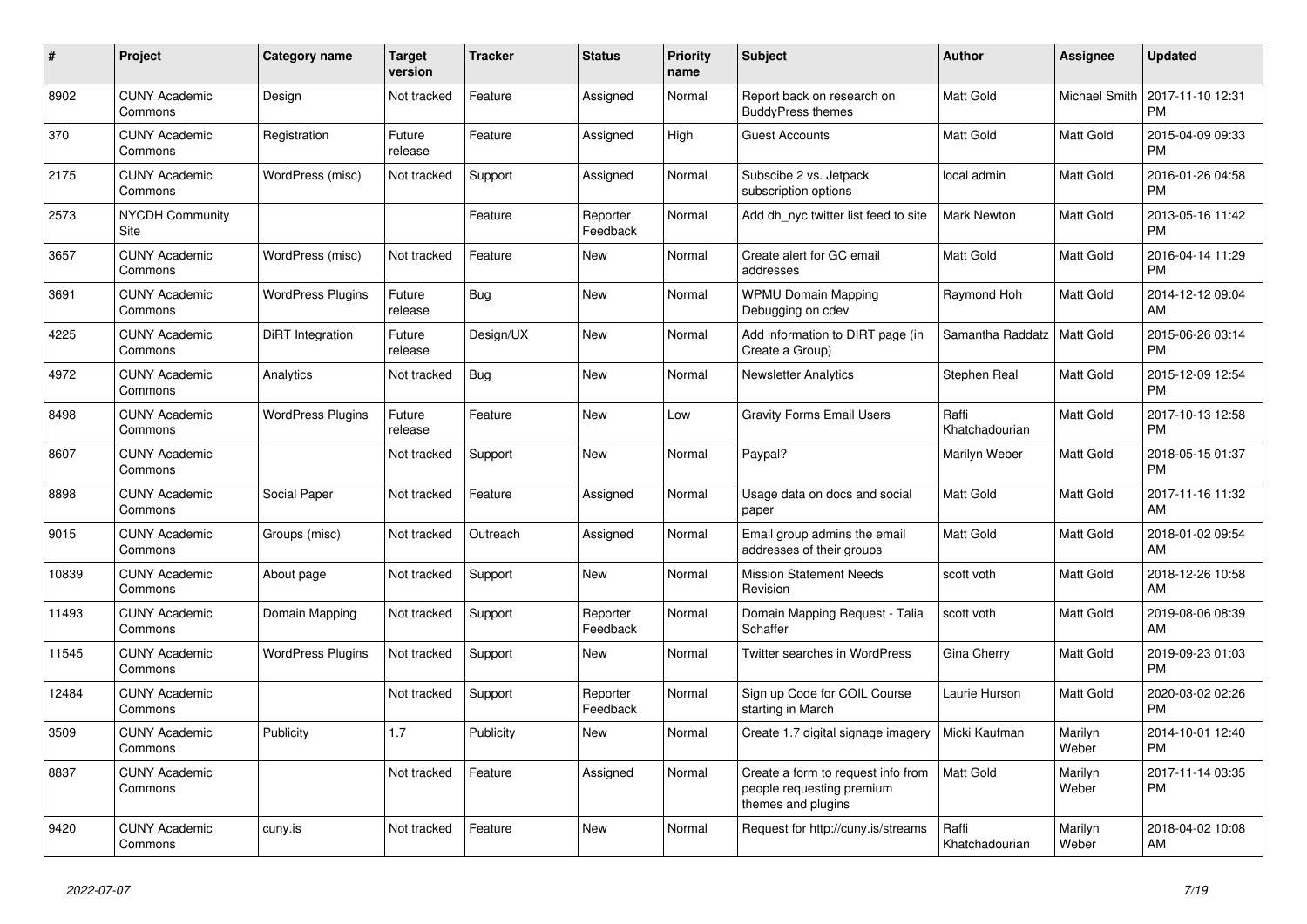| #     | Project                                                                 | <b>Category name</b>           | <b>Target</b><br>version | <b>Tracker</b> | <b>Status</b>        | <b>Priority</b><br>name | <b>Subject</b>                                                               | Author              | <b>Assignee</b>     | <b>Updated</b>                |
|-------|-------------------------------------------------------------------------|--------------------------------|--------------------------|----------------|----------------------|-------------------------|------------------------------------------------------------------------------|---------------------|---------------------|-------------------------------|
| 12382 | <b>CUNY Academic</b><br>Commons                                         | Membership                     | Not tracked              | Support        | New                  | Normal                  | Email request change                                                         | Marilyn Weber       | Marilyn<br>Weber    | 2020-02-06 12:56<br>PM        |
| 6298  | <b>CUNY Academic</b><br>Commons                                         | User Experience                | Not tracked              | Design/UX      | Assigned             | Normal                  | Examine data from survey                                                     | <b>Matt Gold</b>    | Margaret<br>Galvan  | 2016-10-14 12:16<br><b>PM</b> |
| 7828  | <b>CUNY Academic</b><br>Commons                                         |                                | Not tracked              | Feature        | Assigned             | Normal                  | Theme Assessment 2017                                                        | Margaret Galvan     | Margaret<br>Galvan  | 2017-05-02 10:41<br><b>PM</b> |
| 8211  | <b>CUNY Academic</b><br>Commons                                         | <b>WordPress Themes</b>        | Future<br>release        | Feature        | New                  | Normal                  | Theme Suggestions: Material<br>Design-Inspired Themes                        | Margaret Galvan     | Margaret<br>Galvan  | 2017-08-07 02:48<br><b>PM</b> |
| 12392 | <b>CUNY Academic</b><br>Commons                                         | Help/Codex                     | Not tracked              | Documentation  | New                  | Normal                  | Updates to Common Commons<br>Questions on Help Page                          | scott voth          | Margaret<br>Galvan  | 2020-02-11 10:53<br>AM        |
| 2666  | <b>CUNY Academic</b><br>Commons                                         | About page                     | Not tracked              | Documentation  | Assigned             | Normal                  | <b>Update About Text</b>                                                     | Chris Stein         | Luke Waltzer        | 2016-03-04 11:19<br>AM        |
| 5955  | <b>CUNY Academic</b><br>Commons                                         | Outreach                       | Future<br>release        | Feature        | Assigned             | Normal                  | Create auto-newsletter for<br>commons members                                | <b>Matt Gold</b>    | Luke Waltzer        | 2016-08-30 10:34<br>AM        |
| 6078  | <b>CUNY Academic</b><br>Commons                                         | <b>Blogs (BuddyPress)</b>      | Future<br>release        | Feature        | New                  | Normal                  | <b>Explore Adding Network Blog</b><br>Metadata Plugin                        | Luke Waltzer        | Luke Waltzer        | 2016-10-11 10:29<br><b>PM</b> |
| 8666  | <b>CUNY Academic</b><br>Commons                                         | Teaching                       | Not tracked              | Documentation  | Assigned             | Normal                  | Create Teaching on the Commons<br>Resource Page                              | <b>Matt Gold</b>    | Laurie Hurson       | 2019-09-23 03:16<br><b>PM</b> |
| 11517 | <b>CUNY Academic</b><br>Commons                                         |                                | Not tracked              | Feature        | Assigned             | Normal                  | wp-accessibility plugin should not<br>strip 'target="_blank" by default      | <b>Boone Gorges</b> | Laurie Hurson       | 2019-09-24 09:57<br>AM        |
| 11879 | <b>CUNY Academic</b><br>Commons                                         |                                | Not tracked              | <b>Bug</b>     | New                  | Normal                  | Hypothesis comments appearing<br>on multiple, different pdfs across<br>blogs | Laurie Hurson       | Laurie Hurson       | 2019-09-19 02:39<br><b>PM</b> |
| 12446 | <b>CUNY Academic</b><br>Commons                                         | Groups (misc)                  | Future<br>release        | Feature        | Reporter<br>Feedback | Normal                  | Toggle default site to group forum<br>posting                                | Laurie Hurson       | Laurie Hurson       | 2020-03-10 11:57<br>AM        |
| 14475 | <b>CUNY Academic</b><br>Commons                                         |                                | Not tracked              | Publicity      | <b>New</b>           | Normal                  | <b>OER Showcase Page</b>                                                     | Laurie Hurson       | Laurie Hurson       | 2021-09-14 10:46<br>AM        |
| 13331 | <b>CUNY Academic</b><br>Commons                                         | Site cloning                   | Future<br>release        | <b>Bug</b>     | <b>New</b>           | Normal                  | Combine Site Template and Clone   Boone Gorges<br>operations                 |                     | Jeremy Felt         | 2021-11-19 12:39<br><b>PM</b> |
| 13891 | <b>CUNY Academic</b><br>Commons                                         | Internal Tools and<br>Workflow | 2.1.0                    | Feature        | New                  | Normal                  | Migrate automated linting to<br>GitHub Actions                               | <b>Boone Gorges</b> | Jeremy Felt         | 2022-06-29 11:13<br>AM        |
| 15194 | <b>CUNY Academic</b><br>Commons                                         | Internal Tools and<br>Workflow | 2.1.0                    | Feature        | New                  | Normal                  | PHPCS sniff for un-restored<br>switch_to_blog() calls                        | <b>Boone Gorges</b> | Jeremy Felt         | 2022-05-26 10:45<br>AM        |
| 9835  | <b>CUNY Academic</b><br>Commons                                         | Group Forums                   | Future<br>release        | <b>Bug</b>     | Assigned             | Normal                  | add a "like" function?                                                       | Marilyn Weber       | <b>Erik Trainer</b> | 2018-06-05 01:49<br>PM        |
| 12062 | AD/O365 Transition<br>from NonMatric to<br><b>Matriculated Students</b> |                                |                          | Feature        | In Progress          | Normal                  | create solution and console project   Emilio Rodriguez                       |                     | Emilio<br>Rodriguez | 2019-11-12 03:56<br><b>PM</b> |
| 412   | <b>CUNY Academic</b><br>Commons                                         | <b>WordPress Themes</b>        | Future<br>release        | Feature        | Assigned             | Normal                  | <b>Featured Themes</b>                                                       | Matt Gold           | Dominic<br>Giglio   | 2015-01-05 08:44<br>PM        |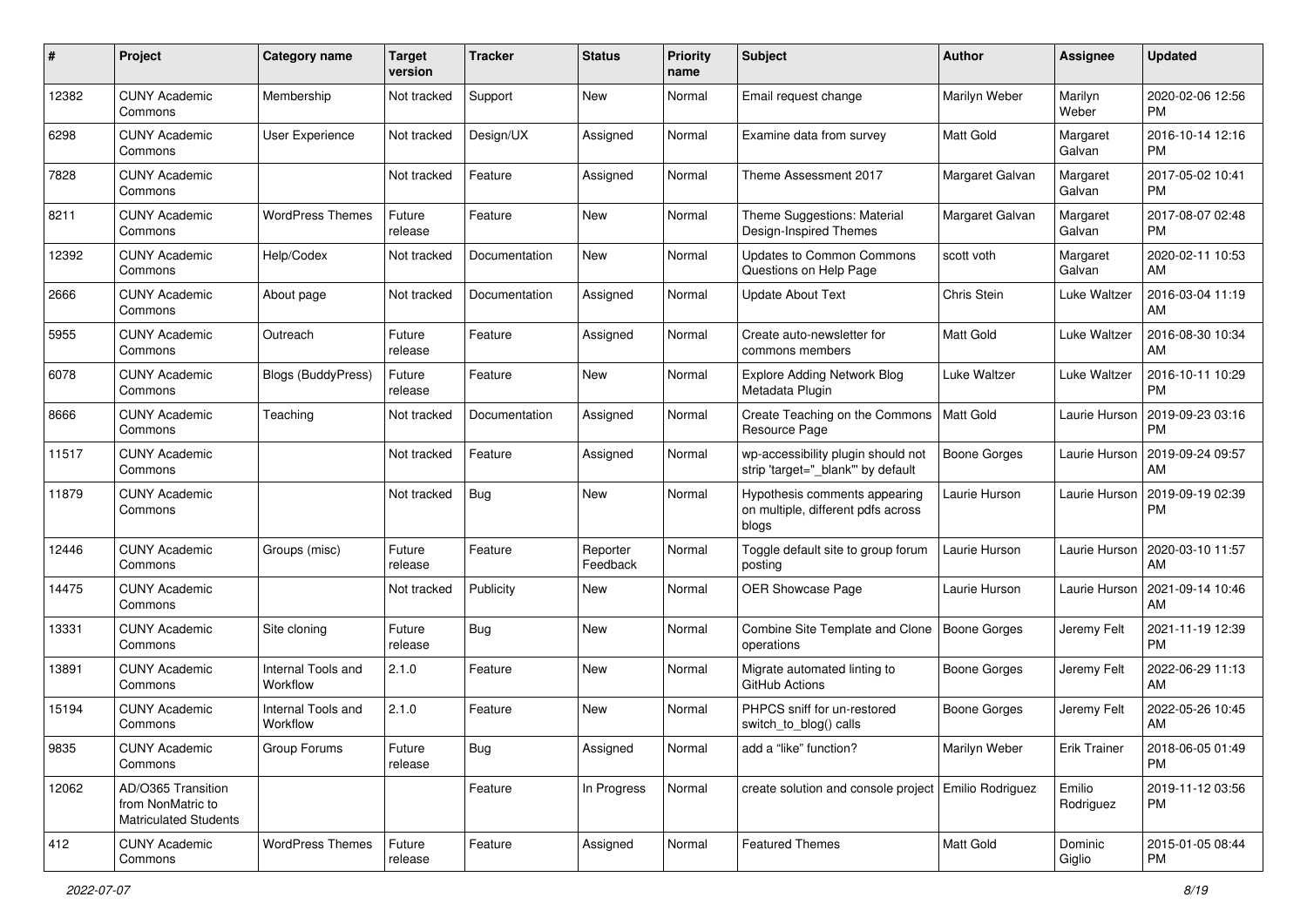| $\#$  | Project                         | <b>Category name</b>     | <b>Target</b><br>version | <b>Tracker</b> | <b>Status</b>        | <b>Priority</b><br>name | <b>Subject</b>                                                      | <b>Author</b>    | <b>Assignee</b>    | <b>Updated</b>                |
|-------|---------------------------------|--------------------------|--------------------------|----------------|----------------------|-------------------------|---------------------------------------------------------------------|------------------|--------------------|-------------------------------|
| 940   | <b>CUNY Academic</b><br>Commons | Redmine                  | Future<br>release        | Feature        | Assigned             | Low                     | Communication with users after<br>releases                          | <b>Matt Gold</b> | Dominic<br>Giglio  | 2012-09-09 04:36<br><b>PM</b> |
| 1983  | <b>CUNY Academic</b><br>Commons | Home Page                | Future<br>release        | Feature        | Assigned             | Low                     | Media Library integration with<br><b>Featured Content plugin</b>    | Boone Gorges     | Dominic<br>Giglio  | 2014-03-17 10:34<br>AM        |
| 2167  | <b>CUNY Academic</b><br>Commons | WordPress (misc)         | Future<br>release        | <b>Bug</b>     | Assigned             | Normal                  | <b>CAC-Livestream Plugin Issues</b>                                 | Michael Smith    | Dominic<br>Giglio  | 2015-01-02 03:06<br><b>PM</b> |
| 4438  | <b>CUNY Academic</b><br>Commons | Events                   | Future<br>release        | Bug            | Assigned             | Normal                  | Events Calendar - Export<br><b>Recurring Events</b>                 | scott voth       | Daniel Jones       | 2016-05-23 04:25<br><b>PM</b> |
| 5268  | <b>CUNY Academic</b><br>Commons | Group Forums             | Future<br>release        | <b>Bug</b>     | Assigned             | Normal                  | Long-time to post to multiple<br>groups                             | Luke Waltzer     | Daniel Jones       | 2016-09-07 06:31<br><b>PM</b> |
| 13199 | <b>CUNY Academic</b><br>Commons | Group Forums             | Future<br>release        | Feature        | <b>New</b>           | Normal                  | <b>Favoring Groups over bbPress</b><br>plugin                       | Colin McDonald   | Colin<br>McDonald  | 2021-11-19 12:28<br>PM        |
| 8078  | <b>CUNY Academic</b><br>Commons | <b>WordPress Plugins</b> | Future<br>release        | System Upgrade | Assigned             | Normal                  | <b>CommentPress Updates</b>                                         | Margaret Galvan  | Christian<br>Wach  | 2017-05-08 03:49<br><b>PM</b> |
| 365   | <b>CUNY Academic</b><br>Commons | WordPress (misc)         | Future<br>release        | Feature        | Assigned             | Normal                  | <b>Create Mouseover Tooltips</b><br>throughout Site                 | <b>Matt Gold</b> | Chris Stein        | 2015-11-09 06:18<br><b>PM</b> |
| 860   | <b>CUNY Academic</b><br>Commons | Design                   | Future<br>release        | Design/UX      | Assigned             | Normal                  | <b>Standardize Button Treatment</b><br>Across the Commons           | Chris Stein      | Chris Stein        | 2014-05-01 09:45<br>AM        |
| 1544  | <b>CUNY Academic</b><br>Commons | Groups (misc)            | Future<br>release        | Feature        | Reporter<br>Feedback | Normal                  | Group Filtering and Sorting                                         | <b>Matt Gold</b> | <b>Chris Stein</b> | 2019-03-01 02:25<br><b>PM</b> |
| 2754  | <b>CUNY Academic</b><br>Commons | Design                   | Future<br>release        | Feature        | Assigned             | Normal                  | Determine strategy for CAC logo<br>handling in top header           | Micki Kaufman    | Chris Stein        | 2015-01-05 08:53<br><b>PM</b> |
| 2832  | <b>CUNY Academic</b><br>Commons | <b>Public Portfolio</b>  | Future<br>release        | Feature        | Assigned             | Normal                  | Improve interface for (not)<br>auto-linking profile fields          | Boone Gorges     | Chris Stein        | 2015-01-05 08:52<br><b>PM</b> |
| 2881  | <b>CUNY Academic</b><br>Commons | <b>Public Portfolio</b>  | Future<br>release        | Feature        | Assigned             | Normal                  | Redesign the UX for Profiles                                        | Chris Stein      | Chris Stein        | 2016-10-13 12:45<br><b>PM</b> |
| 3059  | <b>CUNY Academic</b><br>Commons | Group Forums             | Future<br>release        | Design/UX      | <b>New</b>           | Normal                  | Forum Post Permissable Content<br><b>Explanatory Text</b>           | Chris Stein      | Chris Stein        | 2015-04-02 11:27<br>AM        |
| 3330  | <b>CUNY Academic</b><br>Commons | My Commons               | Future<br>release        | Feature        | Assigned             | Normal                  | 'Commons Information" tool                                          | Boone Gorges     | Chris Stein        | 2014-09-22 08:46<br><b>PM</b> |
| 3354  | <b>CUNY Academic</b><br>Commons | <b>Group Files</b>       | Future<br>release        | Feature        | Assigned             | Low                     | Allow Group Download of Multiple<br><b>Selected Files</b>           | <b>Matt Gold</b> | Chris Stein        | 2014-08-01 08:50<br>AM        |
| 3770  | <b>CUNY Academic</b><br>Commons | <b>Public Portfolio</b>  | Future<br>release        | Feature        | Assigned             | Normal                  | Improve Layout/Formatting of<br>Positions Area on Public Portfolios | <b>Matt Gold</b> | <b>Chris Stein</b> | 2015-04-01 09:17<br><b>PM</b> |
| 5827  | <b>CUNY Academic</b><br>Commons | <b>Public Portfolio</b>  | Future<br>release        | Bug            | Assigned             | Normal                  | Academic Interests square bracket<br>links not working              | scott voth       | <b>Chris Stein</b> | 2016-08-11 11:59<br><b>PM</b> |
| 9028  | <b>CUNY Academic</b><br>Commons | Onboarding               | Future<br>release        | Feature        | Assigned             | Normal                  | suggest groups to new members<br>during the registration process    | Matt Gold        | Chris Stein        | 2018-10-24 12:34<br><b>PM</b> |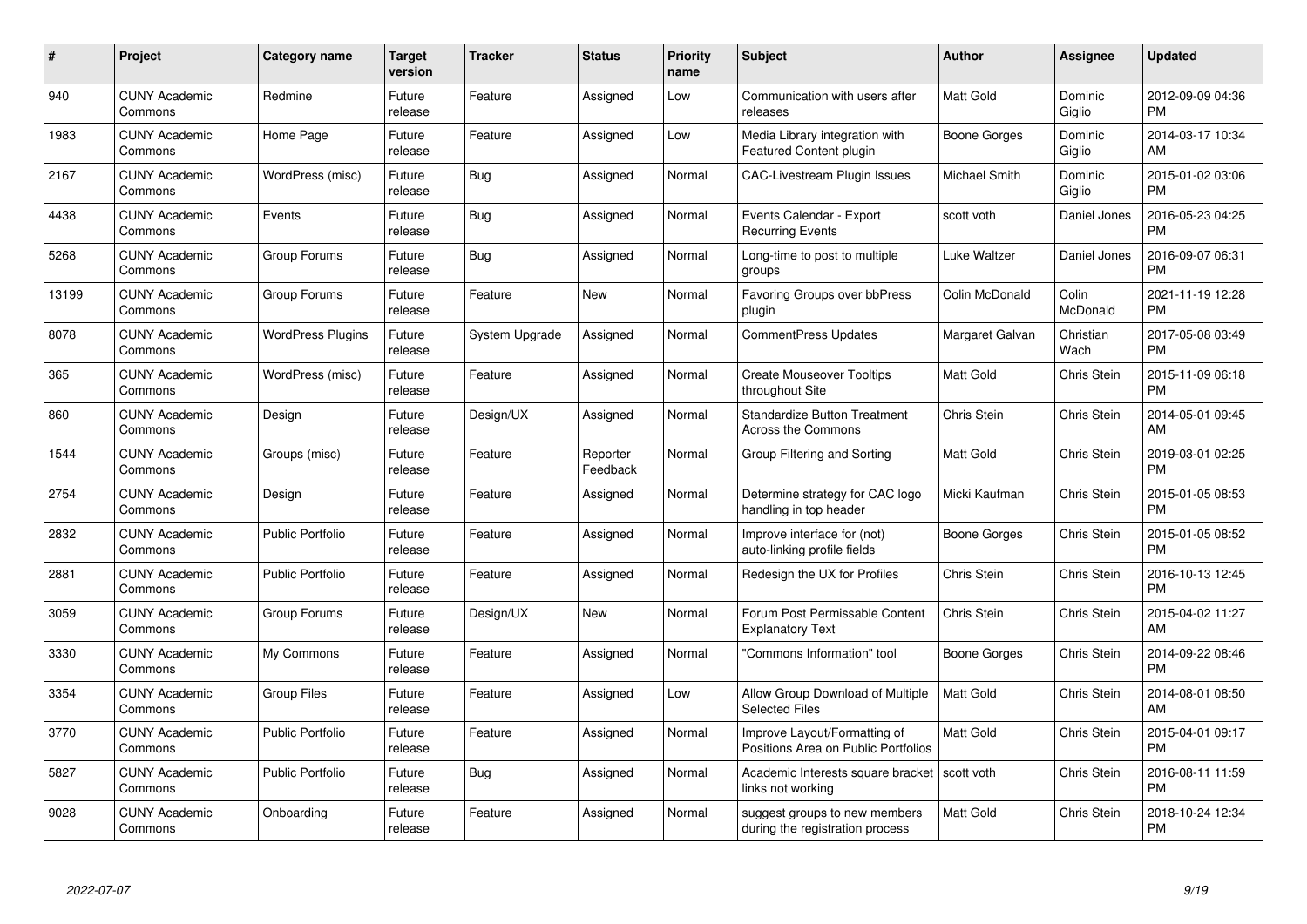| $\pmb{\#}$ | Project                         | Category name            | <b>Target</b><br>version | Tracker | <b>Status</b> | <b>Priority</b><br>name | <b>Subject</b>                                                       | <b>Author</b>       | Assignee        | <b>Updated</b>                |
|------------|---------------------------------|--------------------------|--------------------------|---------|---------------|-------------------------|----------------------------------------------------------------------|---------------------|-----------------|-------------------------------|
| 10354      | <b>CUNY Academic</b><br>Commons | <b>Public Portfolio</b>  | Future<br>release        | Feature | <b>New</b>    | Normal                  | Opt out of Having a Profile Page                                     | scott voth          | Chris Stein     | 2020-05-12 10:43<br>AM        |
| 58         | <b>CUNY Academic</b><br>Commons | BuddyPress (misc)        | Future<br>release        | Feature | Assigned      | Low                     | Make member search sortable by<br>last name                          | Roberta Brody       | Boone<br>Gorges | 2010-08-26 02:38<br>PM        |
| 287        | <b>CUNY Academic</b><br>Commons | WordPress (misc)         | Future<br>release        | Feature | Assigned      | Normal                  | Create troubleshooting tool for<br>account sign-up                   | Matt Gold           | Boone<br>Gorges | 2015-11-09 06:17<br><b>PM</b> |
| 377        | <b>CUNY Academic</b><br>Commons | BuddyPress (misc)        | Future<br>release        | Feature | Assigned      | Normal                  | Like buttons                                                         | <b>Matt Gold</b>    | Boone<br>Gorges | 2010-11-16 05:13<br><b>PM</b> |
| 435        | <b>CUNY Academic</b><br>Commons | BuddyPress (misc)        | Future<br>release        | Feature | Assigned      | Normal                  | Include Avatar Images in Forum<br><b>Post Notification Emails</b>    | <b>Matt Gold</b>    | Boone<br>Gorges | 2010-12-08 12:40<br>PM        |
| 500        | <b>CUNY Academic</b><br>Commons | BuddyPress (misc)        | Future<br>release        | Feature | Assigned      | Normal                  | <b>Export Group Data</b>                                             | Matt Gold           | Boone<br>Gorges | 2010-12-19 12:09<br><b>PM</b> |
| 519        | <b>CUNY Academic</b><br>Commons | <b>BuddyPress Docs</b>   | Future<br>release        | Feature | Assigned      | Low                     | TOC for individual docs - for new<br>BP "wiki-like" plugin           | scott voth          | Boone<br>Gorges | 2015-11-09 05:54<br><b>PM</b> |
| 554        | <b>CUNY Academic</b><br>Commons | BuddyPress (misc)        | Future<br>release        | Feature | Assigned      | Normal                  | Add Trackback notifications to<br>site-wide activity feed            | Matt Gold           | Boone<br>Gorges | 2015-11-09 06:19<br><b>PM</b> |
| 585        | <b>CUNY Academic</b><br>Commons | Group Forums             | Future<br>release        | Feature | Assigned      | Normal                  | Merge Forum Topics                                                   | Sarah Morgano       | Boone<br>Gorges | 2011-07-06 04:11<br><b>PM</b> |
| 599        | <b>CUNY Academic</b><br>Commons | BuddyPress (misc)        | Future<br>release        | Feature | Assigned      | Normal                  | Consider adding rating plugins for<br>BuddyPress/BBPress             | Matt Gold           | Boone<br>Gorges | 2011-08-22 06:50<br>PM        |
| 618        | <b>CUNY Academic</b><br>Commons | <b>BuddyPress Docs</b>   | Future<br>release        | Feature | Assigned      | Normal                  | BuddyPress Docs: export formats                                      | <b>Boone Gorges</b> | Boone<br>Gorges | 2015-11-09 05:38<br><b>PM</b> |
| 635        | <b>CUNY Academic</b><br>Commons | BuddyPress (misc)        | Future<br>release        | Feature | Assigned      | Normal                  | Big Blue Button -<br>Videoconferencing in Groups and<br><b>Blogs</b> | <b>Matt Gold</b>    | Boone<br>Gorges | 2011-03-14 03:24<br><b>PM</b> |
| 658        | <b>CUNY Academic</b><br>Commons | <b>WordPress Plugins</b> | Future<br>release        | Feature | Assigned      | Normal                  | Rebulid Sitewide Tag Suggestion                                      | <b>Matt Gold</b>    | Boone<br>Gorges | 2015-01-05 08:47<br>PM        |
| 1165       | <b>CUNY Academic</b><br>Commons | <b>Email Invitations</b> | Future<br>release        | Feature | Assigned      | Low                     | Allow saved lists of invitees under<br>Send Invites                  | Boone Gorges        | Boone<br>Gorges | 2015-11-09 06:03<br><b>PM</b> |
| 1166       | <b>CUNY Academic</b><br>Commons | <b>Email Invitations</b> | Future<br>release        | Feature | New           | Low                     | Better organizational tools for Sent<br>Invites                      | Boone Gorges        | Boone<br>Gorges | 2015-11-09 06:02<br>PM        |
| 1167       | <b>CUNY Academic</b><br>Commons | <b>Email Invitations</b> | Future<br>release        | Feature | <b>New</b>    | Low                     | Allow email invitations to be resent                                 | Boone Gorges        | Boone<br>Gorges | 2015-11-12 12:53<br>AM        |
| 1417       | <b>CUNY Academic</b><br>Commons | <b>BuddyPress Docs</b>   | Future<br>release        | Feature | Assigned      | Low                     | Bulk actions for BuddyPress Docs                                     | <b>Boone Gorges</b> | Boone<br>Gorges | 2016-10-17 10:41<br><b>PM</b> |
| 1422       | <b>CUNY Academic</b><br>Commons | <b>BuddyPress Docs</b>   | Future<br>release        | Feature | Assigned      | Normal                  | Make "created Doc" activity icons<br>non-mini                        | <b>Boone Gorges</b> | Boone<br>Gorges | 2015-11-09 05:48<br>PM        |
| 1460       | <b>CUNY Academic</b><br>Commons | Analytics                | Future<br>release        | Feature | Assigned      | Normal                  | Update System Report                                                 | <b>Brian Foote</b>  | Boone<br>Gorges | 2015-11-09 06:13<br><b>PM</b> |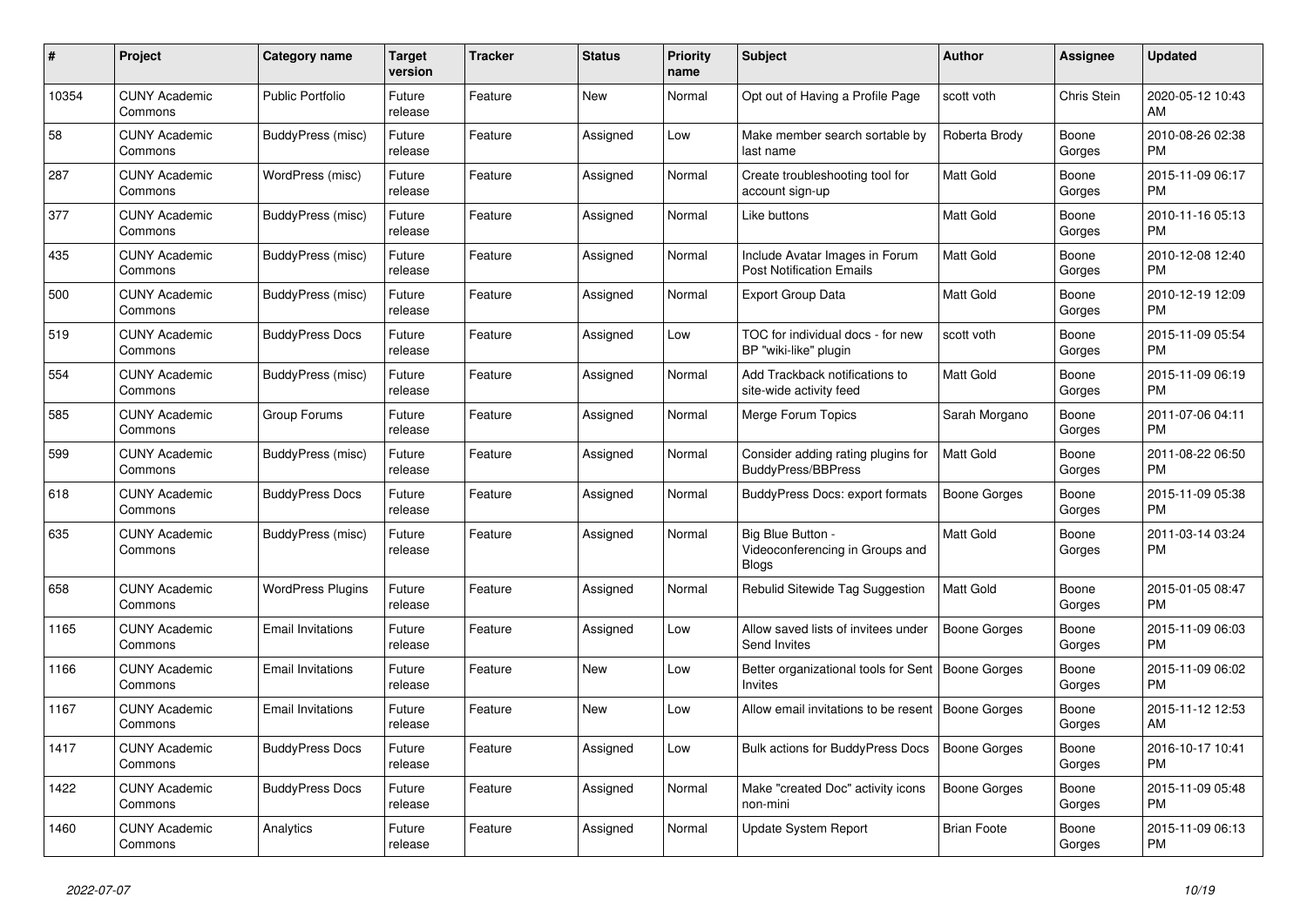| #    | Project                         | <b>Category name</b>           | <b>Target</b><br>version | <b>Tracker</b> | <b>Status</b> | <b>Priority</b><br>name | <b>Subject</b>                                                              | <b>Author</b>       | <b>Assignee</b> | <b>Updated</b>                |
|------|---------------------------------|--------------------------------|--------------------------|----------------|---------------|-------------------------|-----------------------------------------------------------------------------|---------------------|-----------------|-------------------------------|
| 1508 | <b>CUNY Academic</b><br>Commons | WordPress (misc)               | Future<br>release        | Feature        | Assigned      | Normal                  | Share login cookies across<br>mapped domains                                | <b>Boone Gorges</b> | Boone<br>Gorges | 2012-07-02 12:12<br><b>PM</b> |
| 1562 | <b>CUNY Academic</b><br>Commons | <b>WordPress Plugins</b>       | Future<br>release        | Feature        | Assigned      | Low                     | Play with NYT Collaborative<br><b>Authoring Tool</b>                        | <b>Matt Gold</b>    | Boone<br>Gorges | 2015-01-05 08:47<br>PM        |
| 1744 | <b>CUNY Academic</b><br>Commons | <b>BuddyPress Docs</b>         | Future<br>release        | Feature        | Assigned      | Normal                  | Spreadsheet-style Docs                                                      | Boone Gorges        | Boone<br>Gorges | 2015-11-09 06:13<br>PM        |
| 1888 | <b>CUNY Academic</b><br>Commons | Home Page                      | Future<br>release        | Feature        | Assigned      | Normal                  | Refactor BP MPO Activity Filter to<br>support proper pagination             | Sarah Morgano       | Boone<br>Gorges | 2014-05-01 07:11<br><b>PM</b> |
| 2013 | <b>CUNY Academic</b><br>Commons | <b>Public Portfolio</b>        | Future<br>release        | Feature        | Assigned      | Low                     | Have Profile Privacy Options show<br>up only for filled-in fields           | Matt Gold           | Boone<br>Gorges | 2015-11-09 06:09<br><b>PM</b> |
| 2223 | <b>CUNY Academic</b><br>Commons | <b>WordPress Plugins</b>       | Future<br>release        | Feature        | Assigned      | Low                     | Add Participad to the CUNY<br><b>Academic Commons</b>                       | <b>Matt Gold</b>    | Boone<br>Gorges | 2014-09-17 10:03<br><b>PM</b> |
| 2325 | <b>CUNY Academic</b><br>Commons | BuddyPress (misc)              | Future<br>release        | Feature        | Assigned      | Low                     | Profile should have separate fields<br>for first/last names                 | local admin         | Boone<br>Gorges | 2015-11-09 06:09<br><b>PM</b> |
| 2523 | <b>CUNY Academic</b><br>Commons | <b>BuddyPress Docs</b>         | Future<br>release        | Feature        | Assigned      | Normal                  | Allow Users to Upload Images to<br><b>BP</b> Docs                           | <b>Matt Gold</b>    | Boone<br>Gorges | 2015-11-09 06:14<br><b>PM</b> |
| 2610 | <b>CUNY Academic</b><br>Commons | Group Invitations              | Future<br>release        | Feature        | Assigned      | Low                     | Request: Custom invitation<br>message to group invites                      | local admin         | Boone<br>Gorges | 2015-11-09 06:13<br><b>PM</b> |
| 2618 | <b>NYCDH Community</b><br>Site  |                                |                          | <b>Bug</b>     | Assigned      | Low                     | Mark blogs as spam when created<br>by users marked as spam                  | <b>Matt Gold</b>    | Boone<br>Gorges | 2013-06-09 11:38<br><b>PM</b> |
| 2753 | <b>CUNY Academic</b><br>Commons | <b>Public Portfolio</b>        | Future<br>release        | Feature        | <b>New</b>    | Normal                  | Create actual actual tagification in<br>academic interests and other fields | Micki Kaufman       | Boone<br>Gorges | 2015-01-05 08:52<br><b>PM</b> |
| 3002 | <b>CUNY Academic</b><br>Commons | Search                         | Future<br>release        | Feature        | Assigned      | Normal                  | Overhaul CAC search by using<br>external search appliance                   | Boone Gorges        | Boone<br>Gorges | 2020-07-15 03:05<br><b>PM</b> |
| 3042 | <b>CUNY Academic</b><br>Commons | <b>Public Portfolio</b>        | Future<br>release        | Feature        | Assigned      | Normal                  | Browsing member interests                                                   | <b>Matt Gold</b>    | Boone<br>Gorges | 2015-03-21 09:04<br><b>PM</b> |
| 3048 | <b>CUNY Academic</b><br>Commons | <b>Public Portfolio</b>        | Future<br>release        | Feature        | <b>New</b>    | Low                     | Images for rich text profile fields                                         | Boone Gorges        | Boone<br>Gorges | 2014-02-19 12:56<br><b>PM</b> |
| 3080 | <b>CUNY Academic</b><br>Commons | <b>Group Files</b>             | Future<br>release        | Feature        | Assigned      | Low                     | Create a system to keep track of<br>file changes                            | <b>Matt Gold</b>    | Boone<br>Gorges | 2014-02-26 10:04<br><b>PM</b> |
| 3193 | <b>CUNY Academic</b><br>Commons | Group Forums                   | Future<br>release        | Feature        | Assigned      | Normal                  | bbPress 2.x dynamic roles and<br>RBE                                        | Boone Gorges        | Boone<br>Gorges | 2014-09-30 01:30<br><b>PM</b> |
| 3220 | <b>CUNY Academic</b><br>Commons | <b>Public Portfolio</b>        | Future<br>release        | Feature        | Assigned      | Normal                  | Add indent/outdent option to<br>Formatting Buttons on Profile<br>Page       | <b>Matt Gold</b>    | Boone<br>Gorges | 2014-05-21 10:39<br>PM        |
| 3230 | <b>CUNY Academic</b><br>Commons | Internal Tools and<br>Workflow | Not tracked              | Feature        | Assigned      | High                    | Scripts for quicker<br>provisioning/updating of<br>development environments | <b>Boone Gorges</b> | Boone<br>Gorges | 2016-01-26 04:54<br><b>PM</b> |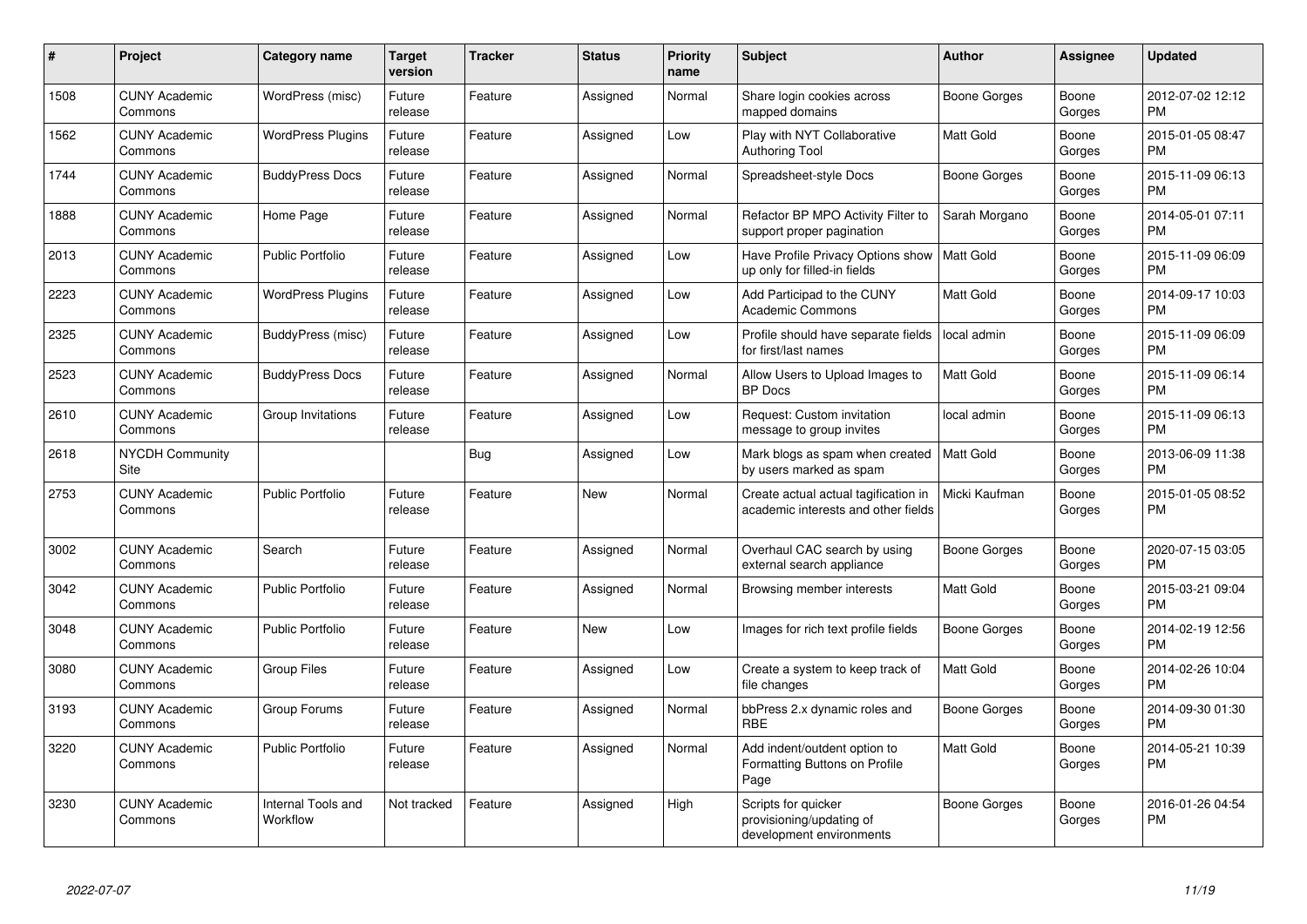| #    | Project                         | <b>Category name</b>    | <b>Target</b><br>version | <b>Tracker</b> | <b>Status</b>        | <b>Priority</b><br>name | <b>Subject</b>                                                                    | Author                  | <b>Assignee</b> | <b>Updated</b>                |
|------|---------------------------------|-------------------------|--------------------------|----------------|----------------------|-------------------------|-----------------------------------------------------------------------------------|-------------------------|-----------------|-------------------------------|
| 3308 | <b>CUNY Academic</b><br>Commons | Group Invitations       | Future<br>release        | Feature        | Assigned             | Normal                  | Allow members to rescind group<br>invitations                                     | <b>Matt Gold</b>        | Boone<br>Gorges | 2015-04-01 08:53<br>PM        |
| 3419 | <b>CUNY Academic</b><br>Commons | Group Invitations       | 1.6.14                   | <b>Bug</b>     | Testing<br>Required  | Normal                  | Neatening the display of<br>messages on group requests                            | Matt Gold               | Boone<br>Gorges | 2014-09-01 09:29<br>PM        |
| 3475 | <b>CUNY Academic</b><br>Commons | Events                  | Future<br>release        | Feature        | Assigned             | Normal                  | Request to add plugin to<br>streamline room<br>booking/appointment booking        | Naomi Barrettara        | Boone<br>Gorges | 2014-12-01 05:14<br>PM        |
| 3580 | <b>CUNY Academic</b><br>Commons | Group Blogs             | Future<br>release        | Feature        | New                  | Normal                  | Multiple blogs per group                                                          | Boone Gorges            | Boone<br>Gorges | 2018-02-20 02:02<br>PM        |
| 3615 | <b>CUNY Academic</b><br>Commons | Redmine                 | Not tracked              | Feature        | New                  | Low                     | Create Redmine issues via email                                                   | Dominic Giglio          | Boone<br>Gorges | 2017-11-16 11:36<br>AM        |
| 3759 | <b>CUNY Academic</b><br>Commons | WordPress (misc)        | Future<br>release        | Feature        | Assigned             | Normal                  | Review Interface for Adding Users<br>to Blogs                                     | Matt Gold               | Boone<br>Gorges | 2015-03-24 05:52<br>PM        |
| 3768 | <b>CUNY Academic</b><br>Commons | <b>Public Portfolio</b> | Future<br>release        | Feature        | Assigned             | Normal                  | Institutions/Past positions on<br>public portfolios                               | Matt Gold               | Boone<br>Gorges | 2018-04-23 10:44<br>AM        |
| 4053 | <b>CUNY Academic</b><br>Commons | Events                  | Future<br>release        | Feature        | Assigned             | Normal                  | Create new tab for past events                                                    | <b>Matt Gold</b>        | Boone<br>Gorges | 2015-05-12 02:10<br>PM        |
| 4238 | <b>CUNY Academic</b><br>Commons | Events                  | Future<br>release        | Feature        | Assigned             | Normal                  | Copy Events to Other Groups?                                                      | <b>Matt Gold</b>        | Boone<br>Gorges | 2015-07-02 10:08<br>AM        |
| 4481 | <b>CUNY Academic</b><br>Commons | Events                  | Future<br>release        | Feature        | New                  | Normal                  | Group admins/mods should have<br>the ability to unlink an event from<br>the group | Boone Gorges            | Boone<br>Gorges | 2017-04-24 03:53<br>PM        |
| 4592 | <b>CUNY Academic</b><br>Commons | Events                  | Future<br>release        | Design/UX      | New                  | Normal                  | Event Creation - Venue Dropdown<br>Slow                                           | Samantha Raddatz        | Boone<br>Gorges | 2015-09-14 04:56<br>PM        |
| 4903 | <b>CUNY Academic</b><br>Commons | Events                  | Future<br>release        | Design/UX      | Assigned             | Normal                  | Improving visual appearance of<br>event calendars                                 | <b>Matt Gold</b>        | Boone<br>Gorges | 2016-10-13 11:51<br>AM        |
| 4980 | <b>CUNY Academic</b><br>Commons | Home Page               | Future<br>release        | Feature        | Assigned             | Normal                  | CAC Featured Content -- Adding<br>Randomization                                   | <b>Matt Gold</b>        | Boone<br>Gorges | 2016-12-12 03:01<br>PM        |
| 5052 | <b>CUNY Academic</b><br>Commons | Social Paper            | Future<br>release        | Feature        | New                  | Low                     | Sentence by sentence or line by<br>line comments (SP suggestion #3)               | Marilyn Weber           | Boone<br>Gorges | 2016-02-11 10:24<br>PM        |
| 5182 | <b>CUNY Academic</b><br>Commons | Social Paper            | Future<br>release        | Design/UX      | New                  | Normal                  | "Publishing" a private paper on<br>social paper?                                  | Raffi<br>Khatchadourian | Boone<br>Gorges | 2016-10-13 04:12<br>PM        |
| 5234 | <b>CUNY Academic</b><br>Commons | Membership              | Future<br>release        | Feature        | Assigned             | Normal                  | Write Unconfirmed patch for WP                                                    | Boone Gorges            | Boone<br>Gorges | 2016-10-24 11:18<br>AM        |
| 5696 | <b>CUNY Academic</b><br>Commons | Events                  | Future<br>release        | Feature        | Assigned             | Normal                  | Events Calendar - display options<br>calendar aggregation                         | Matt Gold               | Boone<br>Gorges | 2016-10-13 11:44<br>AM        |
| 6014 | <b>CUNY Academic</b><br>Commons | Publicity               | Future<br>release        | Publicity      | Reporter<br>Feedback | Normal                  | Google search listing                                                             | Matt Gold               | Boone<br>Gorges | 2016-09-21 03:48<br><b>PM</b> |
| 6389 | <b>CUNY Academic</b><br>Commons | <b>BuddyPress Docs</b>  | Future<br>release        | Feature        | New                  | Low                     | Make Discussion Area Visible<br>When Editing a Doc                                | Luke Waltzer            | Boone<br>Gorges | 2016-10-21 04:16<br><b>PM</b> |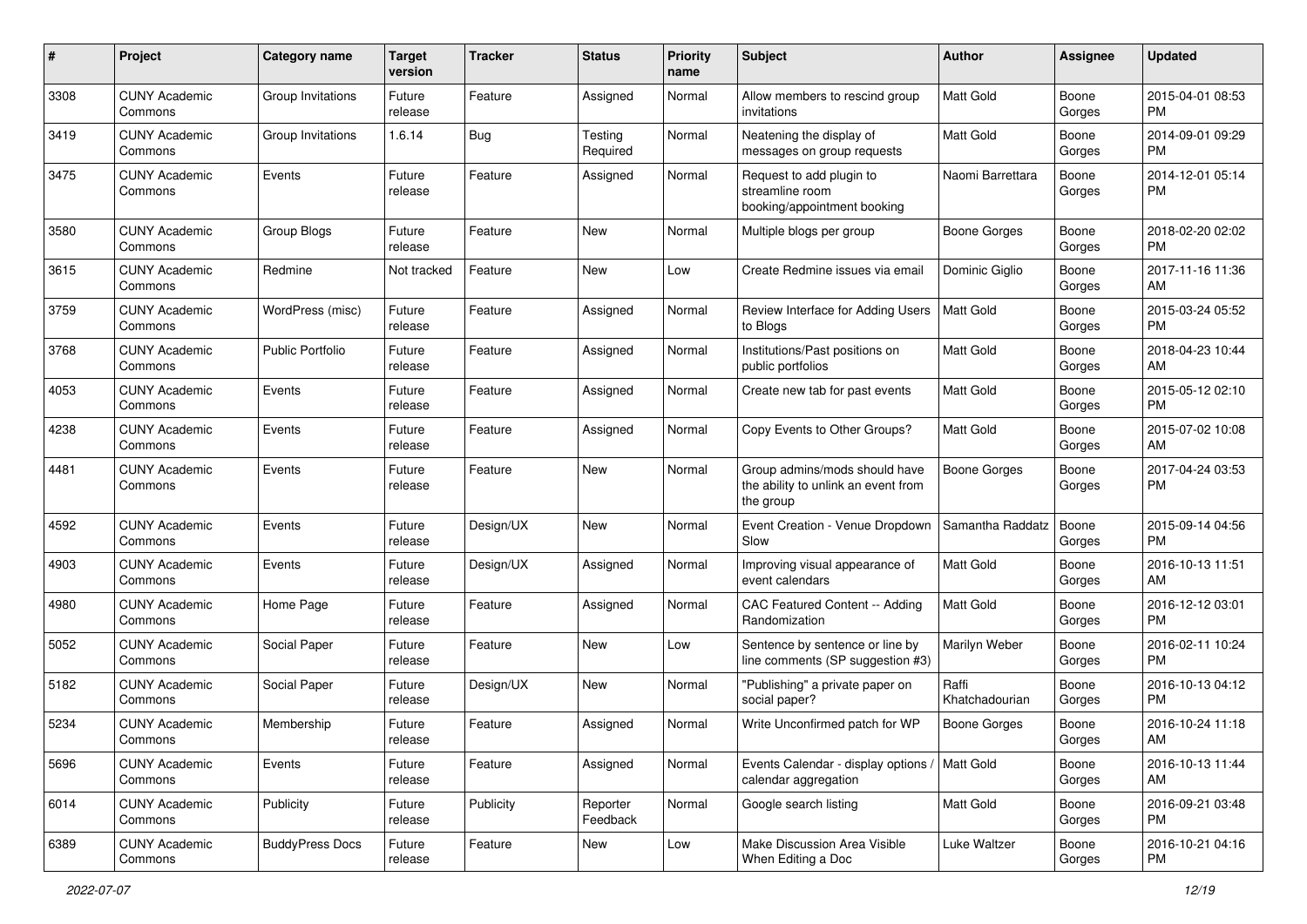| $\#$ | Project                         | <b>Category name</b>       | <b>Target</b><br>version | <b>Tracker</b> | <b>Status</b>        | <b>Priority</b><br>name | <b>Subject</b>                                                                                  | Author              | <b>Assignee</b> | <b>Updated</b>                |
|------|---------------------------------|----------------------------|--------------------------|----------------|----------------------|-------------------------|-------------------------------------------------------------------------------------------------|---------------------|-----------------|-------------------------------|
| 7022 | <b>CUNY Academic</b><br>Commons | Announcements              | Future<br>release        | <b>Bug</b>     | New                  | Normal                  | Sitewide announcements should<br>be displayed on, and dismissable<br>from, mapped domains       | <b>Boone Gorges</b> | Boone<br>Gorges | 2018-03-22 10:18<br>AM        |
| 7663 | <b>CUNY Academic</b><br>Commons | Social Paper               | Future<br>release        | <b>Bug</b>     | New                  | Normal                  | Social Paper notifications not<br>formatted correctly on secondary<br>sites                     | <b>Boone Gorges</b> | Boone<br>Gorges | 2018-04-16 03:52<br>PM        |
| 7981 | <b>CUNY Academic</b><br>Commons | Social Paper               | Future<br>release        | <b>Bug</b>     | New                  | Normal                  | Social Paper comments should not<br>go to spam                                                  | Luke Waltzer        | Boone<br>Gorges | 2018-04-16 03:52<br>PM        |
| 8675 | <b>CUNY Academic</b><br>Commons | User Onboarding            | Future<br>release        | Bug            | Reporter<br>Feedback | Low                     | Add new User search screen calls<br>for the input of email address but<br>doesn't work with one | Paul Hebert         | Boone<br>Gorges | 2017-10-11 11:17<br>AM        |
| 8756 | <b>CUNY Academic</b><br>Commons | Group Blogs                | Future<br>release        | Feature        | Hold                 | Normal                  | Connect multiple blogs to one<br>group?                                                         | <b>Matt Gold</b>    | Boone<br>Gorges | 2017-09-30 10:42<br>AM        |
| 8835 | <b>CUNY Academic</b><br>Commons | Blogs (BuddyPress)         | Future<br>release        | Feature        | New                  | Normal                  | Extend cuny is shortlinks to sites                                                              | <b>Luke Waltzer</b> | Boone<br>Gorges | 2022-04-26 11:59<br>AM        |
| 8836 | <b>CUNY Academic</b><br>Commons | <b>Blogs (BuddyPress)</b>  | Future<br>release        | Feature        | Assigned             | Normal                  | Redesign site launch process                                                                    | <b>Matt Gold</b>    | Boone<br>Gorges | 2019-10-03 02:49<br><b>PM</b> |
| 8900 | <b>CUNY Academic</b><br>Commons | Accessibility              | Future<br>release        | Feature        | Assigned             | Normal                  | Look into tools to enforce<br>accessibility in WP environment                                   | Matt Gold           | Boone<br>Gorges | 2022-04-26 11:59<br>AM        |
| 8901 | <b>CUNY Academic</b><br>Commons | Accessibility              | Future<br>release        | Feature        | Assigned             | Normal                  | Theme analysis for accessibility                                                                | <b>Matt Gold</b>    | Boone<br>Gorges | 2022-04-26 11:59<br>AM        |
| 9207 | <b>CUNY Academic</b><br>Commons |                            | Future<br>release        | Support        | Reporter<br>Feedback | Normal                  | display dashboards made in<br>Tableau?                                                          | Marilyn Weber       | Boone<br>Gorges | 2018-04-10 10:42<br>AM        |
| 9211 | <b>CUNY Academic</b><br>Commons | <b>WordPress Plugins</b>   | Future<br>release        | Support        | Reporter<br>Feedback | Normal                  | Auto-Role Setting in Forum Plugin<br>Causing Some Confusion                                     | Luke Waltzer        | Boone<br>Gorges | 2018-03-13 11:44<br>AM        |
| 9289 | <b>CUNY Academic</b><br>Commons | <b>WordPress Plugins</b>   | Future<br>release        | Bug            | Reporter<br>Feedback | Normal                  | Email Users Plugin                                                                              | Laurie Hurson       | Boone<br>Gorges | 2018-10-24 12:34<br>PM        |
| 9515 | <b>CUNY Academic</b><br>Commons | <b>WordPress Plugins</b>   | Not tracked              | Bug            | Reporter<br>Feedback | Normal                  | Text to Speech plugin - "More<br>Slowly" checkbox not working                                   | scott voth          | Boone<br>Gorges | 2018-06-13 02:26<br><b>PM</b> |
| 9895 | <b>CUNY Academic</b><br>Commons | Onboarding                 | Future<br>release        | Feature        | Assigned             | Normal                  | Add "Accept Invitation"<br>link/button/function to Group<br>and/or Site invitation emails?      | Luke Waltzer        | Boone<br>Gorges | 2018-06-07 12:42<br><b>PM</b> |
| 9926 | <b>CUNY Academic</b><br>Commons | <b>WordPress Plugins</b>   | Future<br>release        | <b>Bug</b>     | New                  | Normal                  | twitter-mentions-as-comments<br>cron jobs can run long                                          | <b>Boone Gorges</b> | Boone<br>Gorges | 2018-10-24 12:34<br><b>PM</b> |
| 9941 | <b>CUNY Academic</b><br>Commons | Wiki                       | Not tracked              | Support        | Assigned             | Normal                  | Wiki functionality                                                                              | Matt Gold           | Boone<br>Gorges | 2018-06-26 10:57<br>AM        |
| 9947 | <b>CUNY Academic</b><br>Commons | <b>WordPress Plugins</b>   | Future<br>release        | Feature        | Reporter<br>Feedback | Normal                  | Install H5P quiz plugin                                                                         | Matt Gold           | Boone<br>Gorges | 2018-09-11 11:01<br>AM        |
| 9979 | <b>CUNY Academic</b><br>Commons | <b>Email Notifications</b> | Not tracked              | <b>Bug</b>     | Reporter<br>Feedback | Normal                  | Reports of slow email activation<br>emails                                                      | Matt Gold           | Boone<br>Gorges | 2018-08-29 09:40<br>PM        |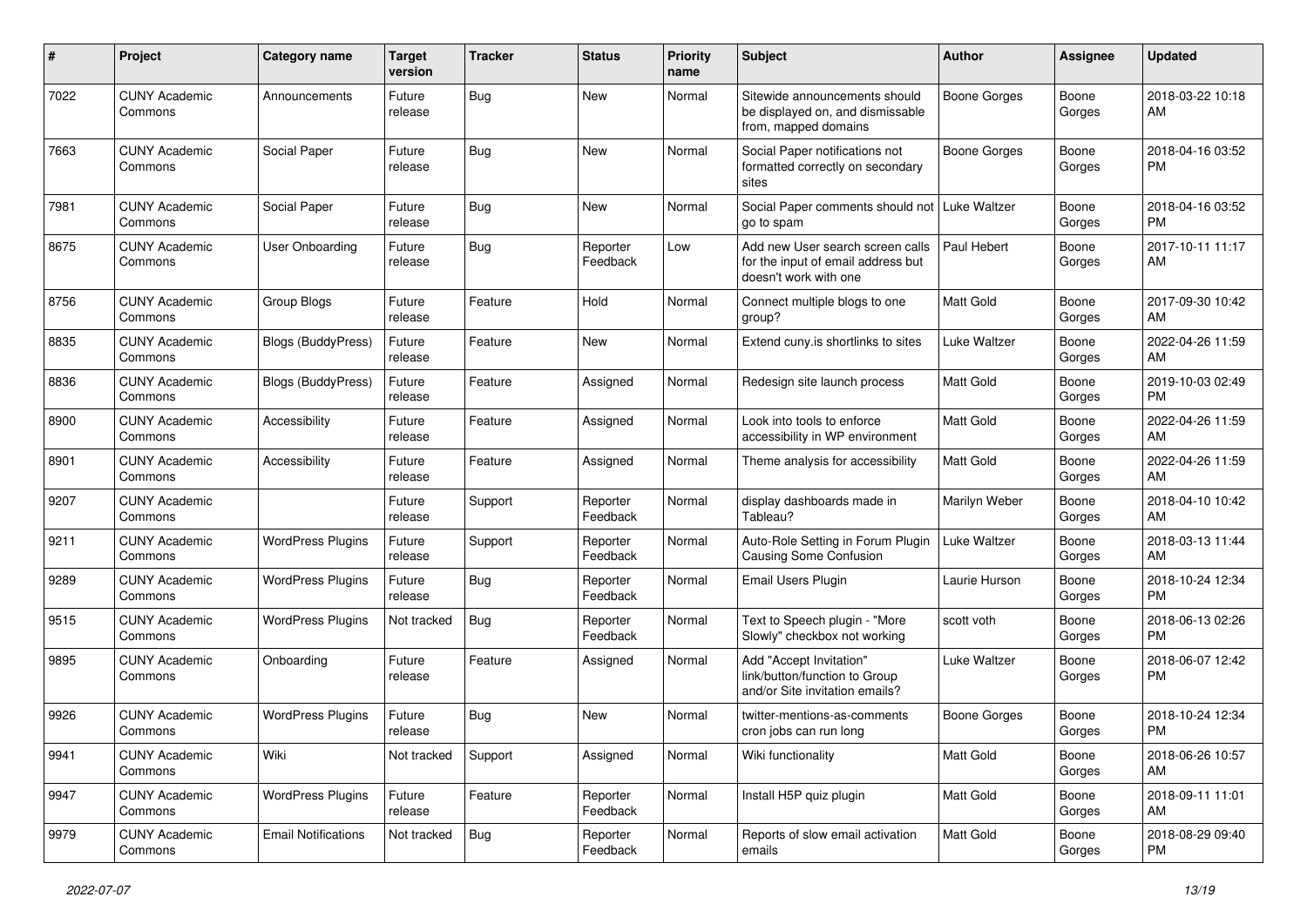| #     | <b>Project</b>                  | <b>Category name</b>       | <b>Target</b><br>version | <b>Tracker</b> | <b>Status</b>        | <b>Priority</b><br>name | <b>Subject</b>                                                                      | <b>Author</b>       | Assignee        | <b>Updated</b>                |
|-------|---------------------------------|----------------------------|--------------------------|----------------|----------------------|-------------------------|-------------------------------------------------------------------------------------|---------------------|-----------------|-------------------------------|
| 10040 | <b>CUNY Academic</b><br>Commons | WordPress (misc)           | Not tracked              | <b>Bug</b>     | Reporter<br>Feedback | Normal                  | User doesn't see full list of themes                                                | Matt Gold           | Boone<br>Gorges | 2018-07-25 10:12<br>AM        |
| 10226 | <b>CUNY Academic</b><br>Commons | Courses                    | Future<br>release        | Feature        | <b>New</b>           | Normal                  | Add "My Courses" to drop down<br>list                                               | scott voth          | Boone<br>Gorges | 2021-11-19 12:42<br>PM        |
| 10368 | <b>CUNY Academic</b><br>Commons |                            | Future<br>release        | Feature        | Assigned             | Normal                  | Use ORCID data to populate<br>academic profile page                                 | Stephen Francoeur   | Boone<br>Gorges | 2018-09-25 01:53<br><b>PM</b> |
| 10678 | <b>CUNY Academic</b><br>Commons |                            | Not tracked              | <b>Bug</b>     | Reporter<br>Feedback | High                    | Newsletter Plugin Not Sending Out   Mark Webb<br><b>Newsletters</b>                 |                     | Boone<br>Gorges | 2019-09-16 09:38<br><b>PM</b> |
| 10794 | <b>CUNY Academic</b><br>Commons | Performance                | Not tracked              | <b>Bug</b>     | New                  | Normal                  | Memcached connection<br>occasionally breaks                                         | Boone Gorges        | Boone<br>Gorges | 2018-12-06 03:30<br>PM        |
| 11386 | <b>CUNY Academic</b><br>Commons | WordPress - Media          | Not tracked              | Support        | Reporter<br>Feedback | Normal                  | disappearing images                                                                 | scott voth          | Boone<br>Gorges | 2019-05-14 10:32<br>AM        |
| 11449 | <b>CUNY Academic</b><br>Commons | WordPress - Media          | Not tracked              | Support        | Reporter<br>Feedback | Normal                  | Cloning Media Library for JITP<br>from Staging to Production Site                   | Patrick DeDauw      | Boone<br>Gorges | 2019-05-13 12:00<br><b>PM</b> |
| 11496 | <b>CUNY Academic</b><br>Commons | <b>Public Portfolio</b>    | 1.15.2                   | Support        | <b>New</b>           | Normal                  | Replace Twitter Icon on Member<br>Portfolio page                                    | scott voth          | Boone<br>Gorges | 2019-06-06 01:03<br>PM        |
| 11531 | <b>CUNY Academic</b><br>Commons | Events                     | Future<br>release        | Feature        | New                  | Normal                  | Main Events calendar should<br>include non-public events that user<br>has access to | scott voth          | Boone<br>Gorges | 2019-06-11 10:00<br>AM        |
| 11945 | <b>CUNY Academic</b><br>Commons | Reckoning                  | Future<br>release        | Feature        | Reporter<br>Feedback | Normal                  | Add Comments bubble to<br>Reckoning views                                           | Boone Gorges        | Boone<br>Gorges | 2019-11-12 05:14<br>PM        |
| 12042 | <b>CUNY Academic</b><br>Commons | <b>Email Notifications</b> | Future<br>release        | Feature        | New                  | Normal                  | Improved error logging for BPGES<br>send queue                                      | Boone Gorges        | Boone<br>Gorges | 2021-11-19 12:25<br><b>PM</b> |
| 12091 | <b>CUNY Academic</b><br>Commons | <b>Group Files</b>         | Future<br>release        | Feature        | <b>New</b>           | Normal                  | Improved pre-upload file validation<br>for bp-group-documents                       | <b>Boone Gorges</b> | Boone<br>Gorges | 2019-11-14 01:21<br>PM        |
| 12121 | <b>CUNY Academic</b><br>Commons | <b>WordPress Plugins</b>   | 2.0.3                    | Feature        | Reporter<br>Feedback | Normal                  | Embedding H5P Iframes on<br>Commons Site                                            | Laurie Hurson       | Boone<br>Gorges | 2022-06-29 11:32<br>AM        |
| 12438 | <b>CUNY Academic</b><br>Commons | Courses                    | Not tracked              | <b>Bug</b>     | New                  | Normal                  | Site appearing twice                                                                | Laurie Hurson       | Boone<br>Gorges | 2020-02-18 01:34<br><b>PM</b> |
| 12911 | <b>CUNY Academic</b><br>Commons |                            | Not tracked              | Feature        | New                  | Normal                  | Block access to xmlrpc.php based<br>on User-Agent                                   | <b>Boone Gorges</b> | Boone<br>Gorges | 2020-06-09 05:12<br>PM        |
| 13370 | <b>CUNY Academic</b><br>Commons | Group Library              | Future<br>release        | Feature        | <b>New</b>           | Normal                  | Library bulk deletion and folder<br>editing                                         | Colin McDonald      | Boone<br>Gorges | 2020-10-13 10:41<br>AM        |
| 13466 | <b>CUNY Academic</b><br>Commons | Cavalcade                  | Future<br>release        | Feature        | <b>New</b>           | Normal                  | Automated cleanup for duplicate<br>Cavalcade tasks                                  | Boone Gorges        | Boone<br>Gorges | 2020-10-13 05:24<br><b>PM</b> |
| 13835 | <b>CUNY Academic</b><br>Commons | WordPress (misc)           | Future<br>release        | Feature        | New                  | Normal                  | Allow OneSearch widget to have<br>'CUNY' as campus                                  | Boone Gorges        | Boone<br>Gorges | 2021-11-19 12:39<br>PM        |
| 13949 | <b>CUNY Academic</b><br>Commons |                            | Not tracked              | <b>Bug</b>     | <b>New</b>           | Normal                  | Continued debugging of runaway<br>MySQL connections                                 | <b>Matt Gold</b>    | Boone<br>Gorges | 2021-09-14 10:42<br>AM        |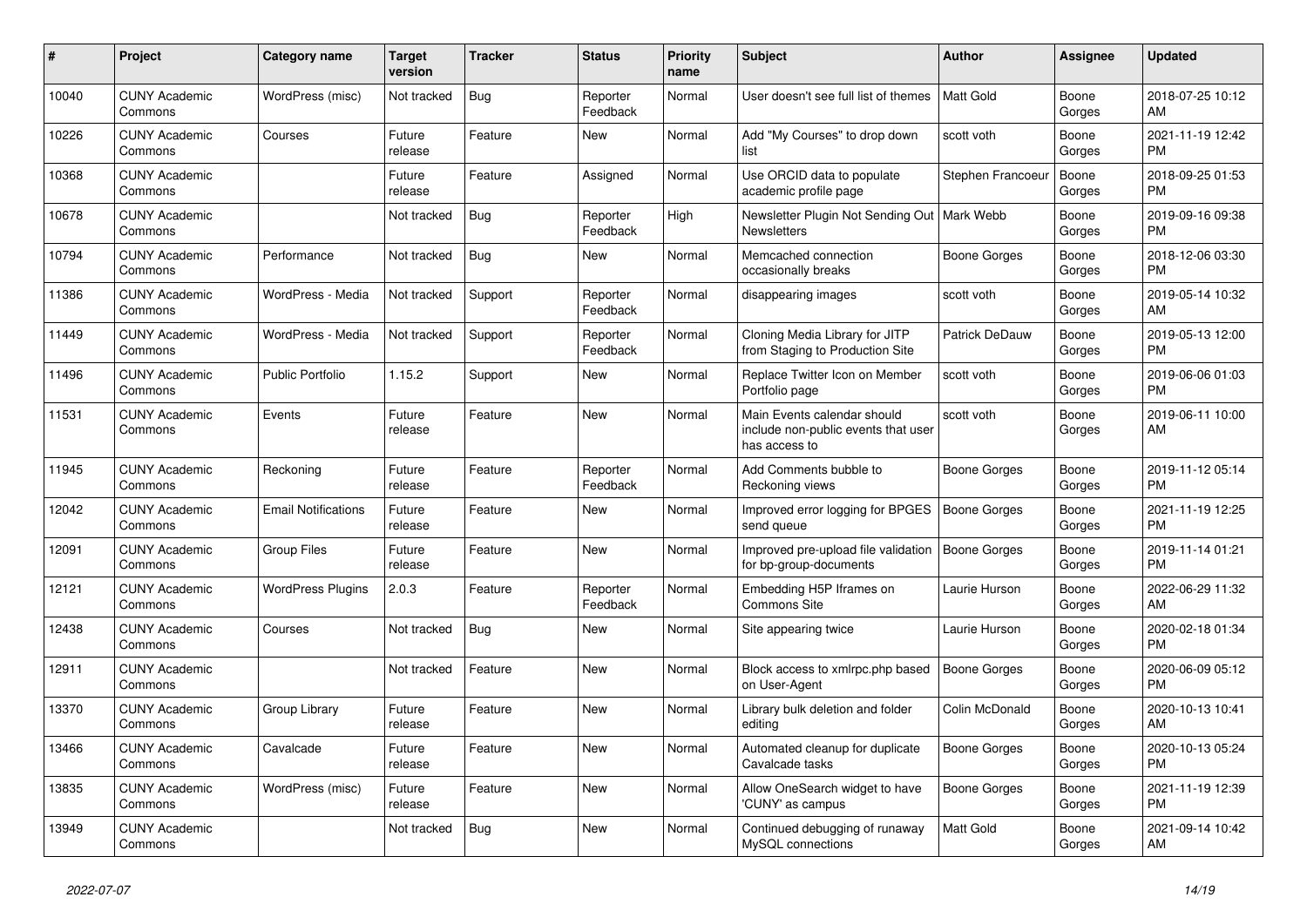| #     | Project                         | <b>Category name</b>       | <b>Target</b><br>version | <b>Tracker</b> | <b>Status</b>        | <b>Priority</b><br>name | <b>Subject</b>                                                                             | Author                  | <b>Assignee</b>   | <b>Updated</b>                |
|-------|---------------------------------|----------------------------|--------------------------|----------------|----------------------|-------------------------|--------------------------------------------------------------------------------------------|-------------------------|-------------------|-------------------------------|
| 14113 | <b>CUNY Academic</b><br>Commons | WordPress (misc)           | Future<br>release        | <b>Bug</b>     | Hold                 | Normal                  | Block Editor Not Working on this<br>page - Json error                                      | scott voth              | Boone<br>Gorges   | 2021-03-05 11:01<br>AM        |
| 14184 | <b>CUNY Academic</b><br>Commons | <b>Public Portfolio</b>    | Future<br>release        | Feature        | New                  | Normal                  | Centralized mechanism for storing<br>Campus affiliations                                   | <b>Boone Gorges</b>     | Boone<br>Gorges   | 2022-01-04 11:35<br>AM        |
| 14309 | <b>CUNY Academic</b><br>Commons | Group Library              | Future<br>release        | Feature        | New                  | Normal                  | Better handling of<br>bp group document file download<br>attempts when file is not present | <b>Boone Gorges</b>     | Boone<br>Gorges   | 2021-11-19 12:28<br><b>PM</b> |
| 14483 | <b>CUNY Academic</b><br>Commons | WordPress - Media          | Not tracked              | <b>Bug</b>     | Reporter<br>Feedback | Normal                  | Wordpress PDF Embed Stopped<br>Working after JITP Media Clone                              | <b>Patrick DeDauw</b>   | Boone<br>Gorges   | 2021-05-20 01:51<br>PM        |
| 14504 | <b>CUNY Academic</b><br>Commons |                            | Not tracked              | Publicity      | Reporter<br>Feedback | Normal                  | Adding showcases to home page<br>menu                                                      | Laurie Hurson           | Boone<br>Gorges   | 2022-01-19 03:26<br><b>PM</b> |
| 14908 | <b>CUNY Academic</b><br>Commons | Performance                |                          | <b>Bug</b>     | New                  | Normal                  | Stale object cache on cdev                                                                 | Raymond Hoh             | Boone<br>Gorges   | 2021-12-07 09:45<br>AM        |
| 14987 | <b>CUNY Academic</b><br>Commons | <b>WordPress Plugins</b>   | Future<br>release        | <b>Bug</b>     | New                  | Normal                  | Elementor update causes<br>database freeze-up                                              | <b>Boone Gorges</b>     | Boone<br>Gorges   | 2021-11-29 12:02<br>PM        |
| 15210 | <b>CUNY Academic</b><br>Commons | Analytics                  | Not tracked              | Design/UX      | New                  | Normal                  | Google Analytics improvements                                                              | Colin McDonald          | Boone<br>Gorges   | 2022-05-24 10:47<br>AM        |
| 15242 | <b>CUNY Academic</b><br>Commons | Performance                | Not tracked              | <b>Bug</b>     | Reporter<br>Feedback | Normal                  | Slugist site                                                                               | Raffi<br>Khatchadourian | Boone<br>Gorges   | 2022-02-07 11:14<br>AM        |
| 15604 | <b>CUNY Academic</b><br>Commons | <b>Email Notifications</b> | Future<br>release        | Feature        | Assigned             | Normal                  | Restructure Commons Group<br>Digest Email Messages                                         | <b>Matt Gold</b>        | Boone<br>Gorges   | 2022-05-26 10:45<br>AM        |
| 15767 | <b>CUNY Academic</b><br>Commons | WordPress (misc)           |                          | Support        | New                  | Normal                  | Site loading slowly                                                                        | scott voth              | Boone<br>Gorges   | 2022-04-04 08:56<br>PM        |
| 15883 | <b>CUNY Academic</b><br>Commons |                            | 2.1.0                    | Feature        | New                  | Normal                  | Release BPGES update                                                                       | <b>Boone Gorges</b>     | Boone<br>Gorges   | 2022-05-26 10:39<br>AM        |
| 16092 | <b>CUNY Academic</b><br>Commons |                            | Future<br>release        | Feature        | Hold                 | Normal                  | Don't show main site in Site<br>search results                                             | Boone Gorges            | Boone<br>Gorges   | 2022-05-17 03:12<br>PM        |
| 16199 | <b>CUNY Academic</b><br>Commons | <b>Directories</b>         | 2.0.3                    | Bug            | New                  | Normal                  | Removed "Semester" Filter from<br><b>Courses Directory</b>                                 | Laurie Hurson           | Boone<br>Gorges   | 2022-06-29 11:32<br>AM        |
| 16307 | <b>CUNY Academic</b><br>Commons |                            |                          | <b>Bug</b>     | New                  | Normal                  | Add brief messaging to<br>accept/decline group membership<br>requests                      | <b>Matt Gold</b>        | Boone<br>Gorges   | 2022-06-27 06:13<br><b>PM</b> |
| 11968 | JustPublics@365<br>MediaCamp    |                            |                          | Feature        | New                  | Normal                  | Nanoscience Retractable Display<br>Unit                                                    | Donald Cherry           | Bonnie<br>Eissner | 2021-02-19 08:50<br>AM        |
| 2576  | <b>NYCDH Community</b><br>Site  |                            |                          | Bug            | Hold                 | Low                     | Test Next Button in Javascript<br><b>Tutorial Under Activities</b>                         | <b>Mark Newton</b>      | Alex Gil          | 2013-05-18 02:55<br><b>PM</b> |
| 2577  | NYCDH Community<br>Site         |                            |                          | Feature        | Assigned             | Low                     | Investigate Potential to Add Links<br>to the Forum                                         | Mark Newton             | Alex Gil          | 2013-05-16 09:40<br><b>PM</b> |
| 364   | <b>CUNY Academic</b><br>Commons | <b>WordPress Plugins</b>   | Future<br>release        | Feature        | New                  | Normal                  | <b>Bulletin Board</b>                                                                      | Matt Gold               |                   | 2015-01-05 08:50<br><b>PM</b> |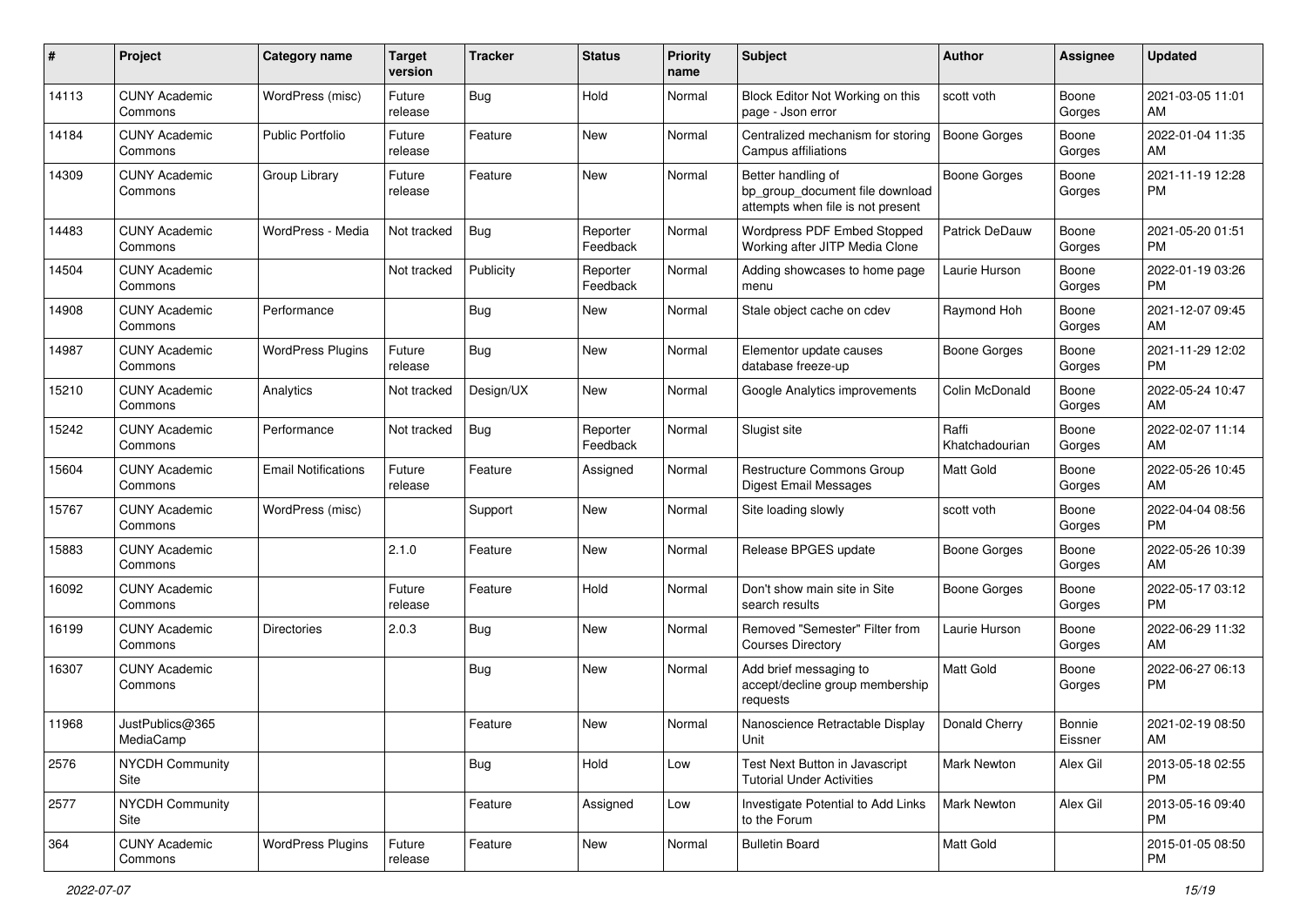| #     | Project                         | <b>Category name</b>       | <b>Target</b><br>version | <b>Tracker</b> | <b>Status</b>        | <b>Priority</b><br>name | Subject                                                                                                      | <b>Author</b>           | Assignee | <b>Updated</b>                |
|-------|---------------------------------|----------------------------|--------------------------|----------------|----------------------|-------------------------|--------------------------------------------------------------------------------------------------------------|-------------------------|----------|-------------------------------|
| 5199  | <b>CUNY Academic</b><br>Commons | Social Paper               | Future<br>release        | Feature        | New                  | Normal                  | add tables to the SP editor                                                                                  | Marilyn Weber           |          | 2016-10-24 11:27<br>AM        |
| 5205  | <b>CUNY Academic</b><br>Commons | Social Paper               | Future<br>release        | Feature        | New                  | Normal                  | Social Paper folders                                                                                         | Marilyn Weber           |          | 2016-02-11 10:24<br><b>PM</b> |
| 5488  | <b>CUNY Academic</b><br>Commons | Social Paper               | Future<br>release        | <b>Bug</b>     | New                  | Normal                  | Add a "last edited by" field to<br>Social Paper group directories                                            | <b>Boone Gorges</b>     |          | 2016-04-21 10:05<br><b>PM</b> |
| 5489  | <b>CUNY Academic</b><br>Commons | Social Paper               | Future<br>release        | Feature        | <b>New</b>           | Normal                  | Asc/desc sorting for Social Paper<br>directories                                                             | <b>Boone Gorges</b>     |          | 2016-04-21 10:06<br>PM        |
| 5992  | <b>CUNY Academic</b><br>Commons | <b>Email Notifications</b> | Future<br>release        | Feature        | New                  | Normal                  | Changing the From line of<br>autogenerated blog emails                                                       | Marilyn Weber           |          | 2018-09-27 05:19<br><b>PM</b> |
| 6332  | <b>CUNY Academic</b><br>Commons | WordPress (misc)           | Future<br>release        | Feature        | New                  | Normal                  | Allow uploaded files to be marked<br>as private in an ad hoc way                                             | <b>Boone Gorges</b>     |          | 2016-10-17 11:41<br>PM        |
| 6356  | <b>CUNY Academic</b><br>Commons | <b>WordPress Plugins</b>   | Future<br>release        | <b>Bug</b>     | Reporter<br>Feedback | Low                     | Should Subscribe2 be<br>deprecated?                                                                          | Luke Waltzer            |          | 2017-03-20 12:20<br><b>PM</b> |
| 6755  | <b>CUNY Academic</b><br>Commons | WordPress (misc)           | Future<br>release        | <b>Bug</b>     | New                  | Normal                  | Cannot Deactivate Plugin                                                                                     | Laura Kane              |          | 2016-11-16 01:12<br>PM        |
| 9720  | <b>CUNY Academic</b><br>Commons | Authentication             | Future<br>release        | Feature        | New                  | Normal                  | The Commons should be an oAuth   Boone Gorges<br>provider                                                    |                         |          | 2019-03-01 02:04<br><b>PM</b> |
| 10273 | <b>CUNY Academic</b><br>Commons | Registration               | Not tracked              | Support        | Reporter<br>Feedback | Normal                  | users combining CF and campus<br>address                                                                     | Marilyn Weber           |          | 2019-09-18 10:58<br>AM        |
| 10380 | <b>CUNY Academic</b><br>Commons | WordPress (misc)           | Future<br>release        | Feature        | In Progress          | Normal                  | Remove blacklisted plugins                                                                                   | <b>Boone Gorges</b>     |          | 2022-04-26 12:00<br><b>PM</b> |
| 10657 | <b>CUNY Academic</b><br>Commons |                            | Not tracked              | Support        | Reporter<br>Feedback | Normal                  | child theme problems                                                                                         | Marilyn Weber           |          | 2018-11-08 01:19<br><b>PM</b> |
| 10769 | <b>CUNY Academic</b><br>Commons | <b>WordPress Themes</b>    | Not tracked              | <b>Bug</b>     | Reporter<br>Feedback | Normal                  | 2011 Theme Sidebar                                                                                           | Mark Webb               |          | 2018-12-04 04:09<br><b>PM</b> |
| 10982 | <b>CUNY Academic</b><br>Commons | Domain Mapping             | Not tracked              | Support        | Reporter<br>Feedback | Normal                  | <b>CNAME</b> question                                                                                        | scott voth              |          | 2019-01-22 04:29<br><b>PM</b> |
| 11024 | <b>CUNY Academic</b><br>Commons | WordPress (misc)           | Future<br>release        | Bug            | New                  | Normal                  | Subsites should not show "you<br>should update your .htaccess<br>now" notice after permalink setting<br>save | Boone Gorges            |          | 2019-01-28 01:35<br>PM        |
| 11077 | <b>CUNY Academic</b><br>Commons | Events                     | Not tracked              | Feature        | Reporter<br>Feedback | Normal                  | Show event category description<br>in event list view                                                        | Raffi<br>Khatchadourian |          | 2019-02-12 10:38<br>PM        |
| 11120 | <b>CUNY Academic</b><br>Commons | <b>WordPress Plugins</b>   | Not tracked              | Bug            | Reporter<br>Feedback | Normal                  | Events Manager Events Not<br>Showing Up                                                                      | Mark Webb               |          | 2019-02-27 04:10<br><b>PM</b> |
| 11131 | <b>CUNY Academic</b><br>Commons |                            | Future<br>release        | Feature        | Reporter<br>Feedback | Normal                  | Image Annotation Plugins                                                                                     | Laurie Hurson           |          | 2019-02-26 11:33<br>AM        |
| 11392 | <b>CUNY Academic</b><br>Commons |                            | Future<br>release        | Bug            | New                  | Normal                  | Migrate users away from<br><b>StatPress</b>                                                                  | Boone Gorges            |          | 2019-04-23 03:53<br><b>PM</b> |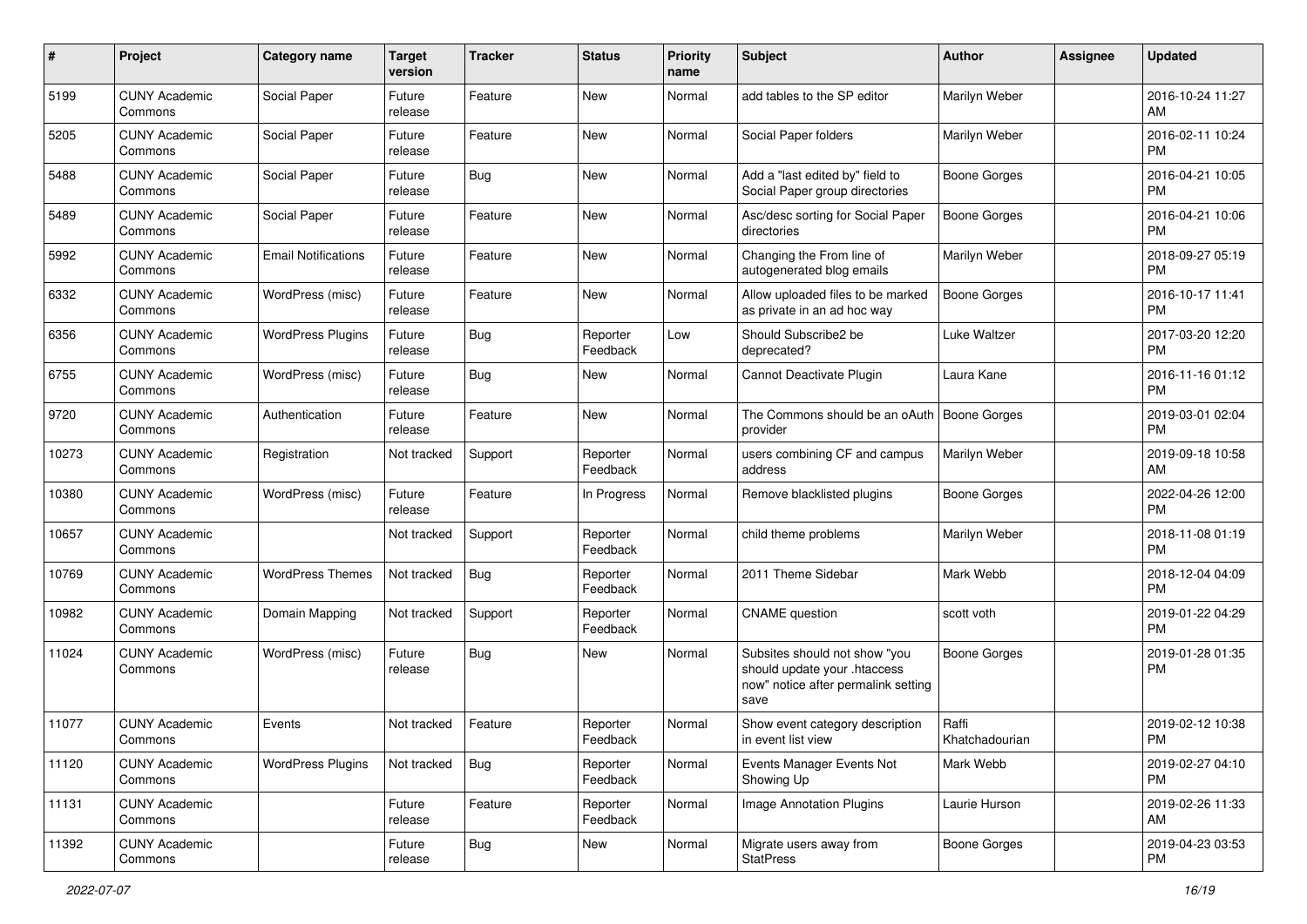| #     | Project                         | <b>Category name</b>      | <b>Target</b><br>version | <b>Tracker</b> | <b>Status</b>        | <b>Priority</b><br>name | <b>Subject</b>                                                                                | <b>Author</b>        | <b>Assignee</b> | <b>Updated</b>                |
|-------|---------------------------------|---------------------------|--------------------------|----------------|----------------------|-------------------------|-----------------------------------------------------------------------------------------------|----------------------|-----------------|-------------------------------|
| 11415 | <b>CUNY Academic</b><br>Commons | <b>WordPress Plugins</b>  | Not tracked              | <b>Bug</b>     | Reporter<br>Feedback | Normal                  | <b>Blog Subscriptions in Jetpack</b>                                                          | Laurie Hurson        |                 | 2019-05-14 10:34<br>AM        |
| 11509 | <b>CUNY Academic</b><br>Commons |                           | Not tracked              | Support        | Reporter<br>Feedback | Normal                  | deleted Page causing a Menu<br>problem?                                                       | Marilyn Weber        |                 | 2019-06-04 09:54<br>AM        |
| 11519 | <b>CUNY Academic</b><br>Commons |                           | Not tracked              | Support        | Assigned             | Normal                  | comment option not appearing                                                                  | Marilyn Weber        |                 | 2019-09-24 10:28<br>AM        |
| 11556 | <b>CUNY Academic</b><br>Commons | Courses                   | Not tracked              | <b>Bug</b>     | Reporter<br>Feedback | Normal                  | Instructor name given in course<br>listing                                                    | Tom Harbison         |                 | 2019-06-25 04:12<br>PM        |
| 11771 | <b>CUNY Academic</b><br>Commons |                           | Not tracked              | Support        | Reporter<br>Feedback | Normal                  | post displays in sections                                                                     | Marilyn Weber        |                 | 2019-08-20 10:34<br>AM        |
| 11787 | <b>CUNY Academic</b><br>Commons |                           | Not tracked              | Support        | Reporter<br>Feedback | Normal                  | automated comments notifications<br>on ZenDesk                                                | <b>Marilyn Weber</b> |                 | 2019-08-26 06:18<br><b>PM</b> |
| 11788 | <b>CUNY Academic</b><br>Commons | <b>WordPress Plugins</b>  | Future<br>release        | Support        | Reporter<br>Feedback | Normal                  | Plugin Request - Browse Aloud                                                                 | scott voth           |                 | 2019-09-24 08:42<br>AM        |
| 11843 | <b>CUNY Academic</b><br>Commons | WordPress (misc)          | Future<br>release        | Design/UX      | <b>New</b>           | Normal                  | Tweaking the Gutenberg Editor<br>Interface                                                    | Laurie Hurson        |                 | 2022-04-26 12:00<br>PM        |
| 11848 | <b>CUNY Academic</b><br>Commons |                           | Not tracked              | Support        | Hold                 | Normal                  | a Dean of Faculty wants to share a<br>large file                                              | Marilyn Weber        |                 | 2019-09-24 08:44<br>AM        |
| 11860 | <b>CUNY Academic</b><br>Commons | Registration              | Future<br>release        | Feature        | <b>New</b>           | Normal                  | Ensure Students Are Aware They<br>Can Use Aliases At Registration                             | scott voth           |                 | 2019-09-24 08:46<br>AM        |
| 12198 | <b>CUNY Academic</b><br>Commons |                           | Not tracked              | <b>Bug</b>     | Reporter<br>Feedback | Normal                  | Duplicate listing in My Sites                                                                 | Tom Harbison         |                 | 2019-12-09 05:50<br>PM        |
| 12328 | <b>CUNY Academic</b><br>Commons |                           | Not tracked              | Support        | New                  | Normal                  | Sign up Code for Non-CUNY<br>Faculty                                                          | Laurie Hurson        |                 | 2020-01-28 10:25<br>AM        |
| 12350 | <b>CUNY Academic</b><br>Commons | <b>Blogs (BuddyPress)</b> | Not tracked              | Support        | Reporter<br>Feedback | Normal                  | <b>URL</b> creation problem                                                                   | Marilyn Weber        |                 | 2020-02-03 11:27<br>AM        |
| 12352 | <b>CUNY Academic</b><br>Commons |                           | Not tracked              | Support        | <b>New</b>           | Normal                  | "posts list" page builder block<br>option                                                     | Marilyn Weber        |                 | 2020-02-03 01:29<br>PM        |
| 12360 | <b>CUNY Academic</b><br>Commons | <b>WordPress Themes</b>   | Not tracked              | Bug            | Reporter<br>Feedback | Normal                  | site just says "DANTE We are<br>currently in maintenance mode,<br>please check back shortly." | Marilyn Weber        |                 | 2020-02-04 12:13<br>PM        |
| 12436 | <b>CUNY Academic</b><br>Commons |                           | Not tracked              | <b>Bug</b>     | Assigned             | Normal                  | Nightly system downtime                                                                       | Boone Gorges         |                 | 2020-08-01 09:30<br>AM        |
| 12573 | <b>CUNY Academic</b><br>Commons | <b>WordPress Plugins</b>  | Future<br>release        | Bug            | <b>New</b>           | Normal                  | CommentPress Core Issues                                                                      | scott voth           |                 | 2020-03-24 04:32<br><b>PM</b> |
| 13034 | <b>CUNY Academic</b><br>Commons |                           | Not tracked              | Support        | Reporter<br>Feedback | Normal                  | a site is asking people to join the<br>Commons to get a download                              | Marilyn Weber        |                 | 2020-07-12 07:23<br>AM        |
| 13048 | <b>CUNY Academic</b><br>Commons | Shortcodes and<br>embeds  | Future<br>release        | Feature        | New                  | Normal                  | Jupyter Notebooks support                                                                     | Boone Gorges         |                 | 2020-07-14 11:46<br>AM        |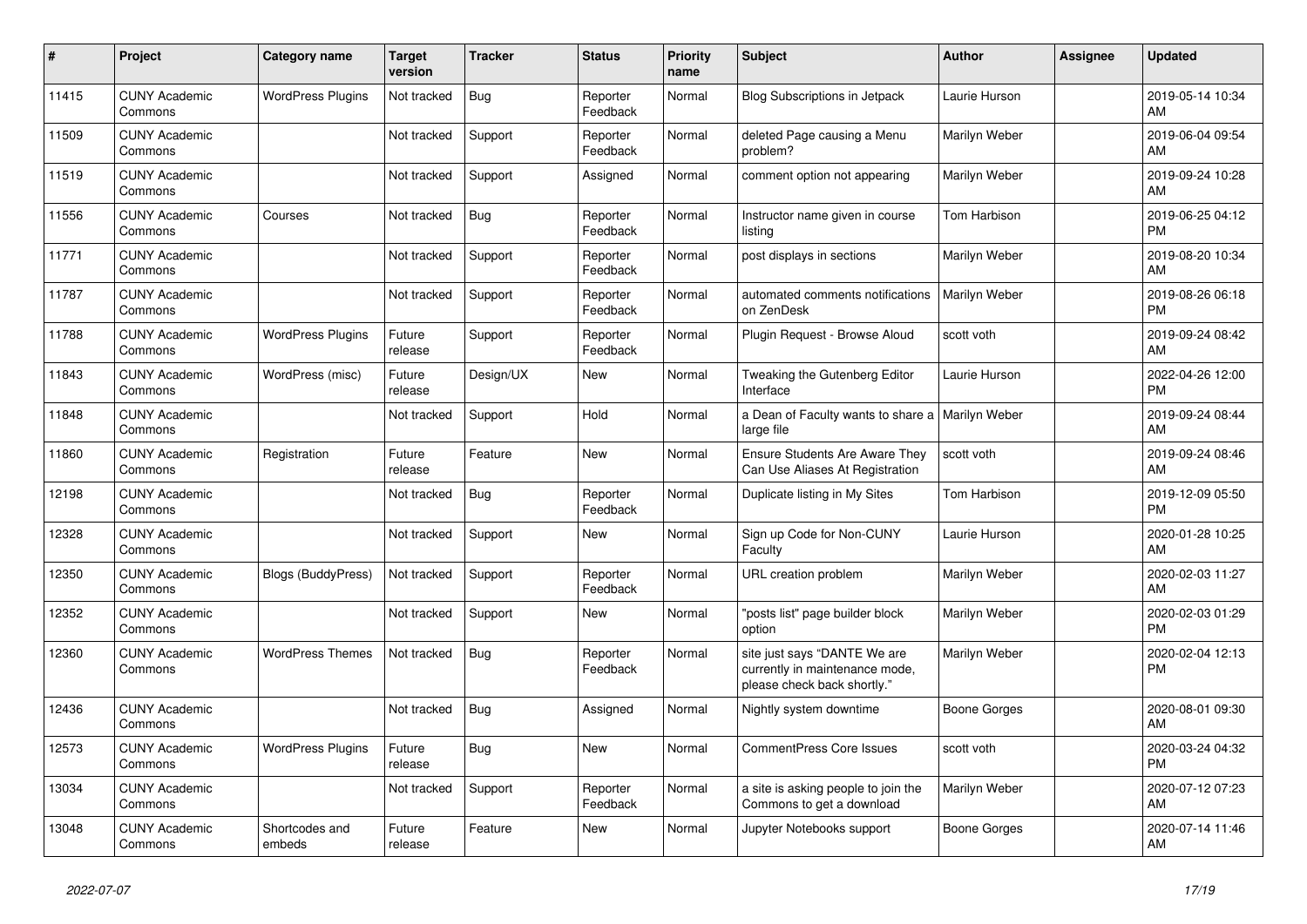| #     | Project                         | <b>Category name</b>    | <b>Target</b><br>version | <b>Tracker</b> | <b>Status</b>        | <b>Priority</b><br>name | <b>Subject</b>                                                       | <b>Author</b>           | <b>Assignee</b> | <b>Updated</b>                |
|-------|---------------------------------|-------------------------|--------------------------|----------------|----------------------|-------------------------|----------------------------------------------------------------------|-------------------------|-----------------|-------------------------------|
| 13255 | <b>CUNY Academic</b><br>Commons |                         | Not tracked              | Support        | Reporter<br>Feedback | Normal                  | Accessibility problems                                               | Marilyn Weber           |                 | 2020-09-01 05:48<br><b>PM</b> |
| 13650 | <b>CUNY Academic</b><br>Commons | Group Library           | Future<br>release        | Feature        | New                  | Normal                  | Forum Attachments in Group<br>Library                                | Laurie Hurson           |                 | 2021-11-19 12:30<br><b>PM</b> |
| 13912 | <b>CUNY Academic</b><br>Commons |                         | Not tracked              | Feature        | Hold                 | Low                     | posting "missed schedule"                                            | Marilyn Weber           |                 | 2021-02-23 10:46<br>AM        |
| 13975 | <b>CUNY Academic</b><br>Commons | Social Paper            | Not tracked              | Support        | Reporter<br>Feedback | Normal                  | can't approve comments on Social<br>Paper paper                      | Marilyn Weber           |                 | 2021-02-12 09:33<br>AM        |
| 14074 | <b>CUNY Academic</b><br>Commons | WordPress (misc)        | Not tracked              | Support        | Reporter<br>Feedback | Normal                  | page password protection problem                                     | Marilyn Weber           |                 | 2021-03-02 11:03<br>AM        |
| 14398 | <b>CUNY Academic</b><br>Commons |                         | Not tracked              | Support        | Reporter<br>Feedback | Normal                  | Events plug-in notification problem                                  | Marilyn Weber           |                 | 2021-05-11 11:21<br>AM        |
| 14538 | <b>CUNY Academic</b><br>Commons |                         | Not tracked              | Support        | Reporter<br>Feedback | Normal                  | <b>Weebly To Commons</b>                                             | Laurie Hurson           |                 | 2021-09-14 10:47<br>AM        |
| 14629 | <b>CUNY Academic</b><br>Commons |                         | Not tracked              | Bug            | Reporter<br>Feedback | Normal                  | Possible Post Order Bug?                                             | <b>Syelle Graves</b>    |                 | 2021-09-14 10:47<br>AM        |
| 14784 | <b>CUNY Academic</b><br>Commons |                         |                          | Support        | Reporter<br>Feedback | Normal                  | User report of logo problem when<br>using Customizer theme           | Marilyn Weber           |                 | 2021-09-17 10:25<br>AM        |
| 14792 | <b>CUNY Academic</b><br>Commons |                         |                          | Bug            | <b>New</b>           | Normal                  | Inconsistent email notifications<br>from gravity forms               | Raffi<br>Khatchadourian |                 | 2021-10-04 01:50<br><b>PM</b> |
| 14842 | <b>CUNY Academic</b><br>Commons |                         | Not tracked              | Support        | Reporter<br>Feedback | Normal                  | Question about widgets and block<br>editor                           | Gina Cherry             |                 | 2021-10-06 03:01<br><b>PM</b> |
| 14900 | <b>CUNY Academic</b><br>Commons |                         | Not tracked              | Support        | Reporter<br>Feedback | Normal                  | previous theme?                                                      | Marilyn Weber           |                 | 2021-10-25 10:31<br>AM        |
| 14911 | <b>CUNY Academic</b><br>Commons | <b>WordPress Themes</b> | Not tracked              | Support        | <b>New</b>           | Normal                  | Twentytwentyone theme                                                | Marilyn Weber           |                 | 2021-10-28 10:37<br>AM        |
| 14936 | <b>CUNY Academic</b><br>Commons |                         |                          | <b>Bug</b>     | <b>New</b>           | Normal                  | Commons websites blocked by<br>SPS campus network                    | Laurie Hurson           |                 | 2021-11-03 03:57<br>PM        |
| 14940 | <b>CUNY Academic</b><br>Commons |                         |                          | <b>Bug</b>     | <b>New</b>           | Normal                  | Discrepancy between Commons<br>profile "sites" and actual # of sites | Laurie Hurson           |                 | 2021-11-08 11:09<br>AM        |
| 15045 | <b>CUNY Academic</b><br>Commons |                         |                          | Support        | New                  | Normal                  | no result for KCeL in the search<br>box on the commons               | Marilyn Weber           |                 | 2021-12-10 11:29<br>AM        |
| 15169 | <b>CUNY Academic</b><br>Commons |                         | 2.0.3                    | Support        | Reporter<br>Feedback | Normal                  | new Prelude website zipfiles for<br>custom theme and other files.    | Marilyn Weber           |                 | 2022-06-29 11:32<br>AM        |
| 15176 | <b>CUNY Academic</b><br>Commons |                         | Not tracked              | Support        | Reporter<br>Feedback | Normal                  | Archiving Q Writing & Old<br>Wordpress Sites on the Commons          | Laurie Hurson           |                 | 2022-02-08 10:28<br>AM        |
| 15260 | <b>CUNY Academic</b><br>Commons |                         |                          | Support        | Reporter<br>Feedback | Normal                  | Diacritical markings   European<br><b>Stages</b>                     | Marilyn Weber           |                 | 2022-02-04 08:16<br>AM        |